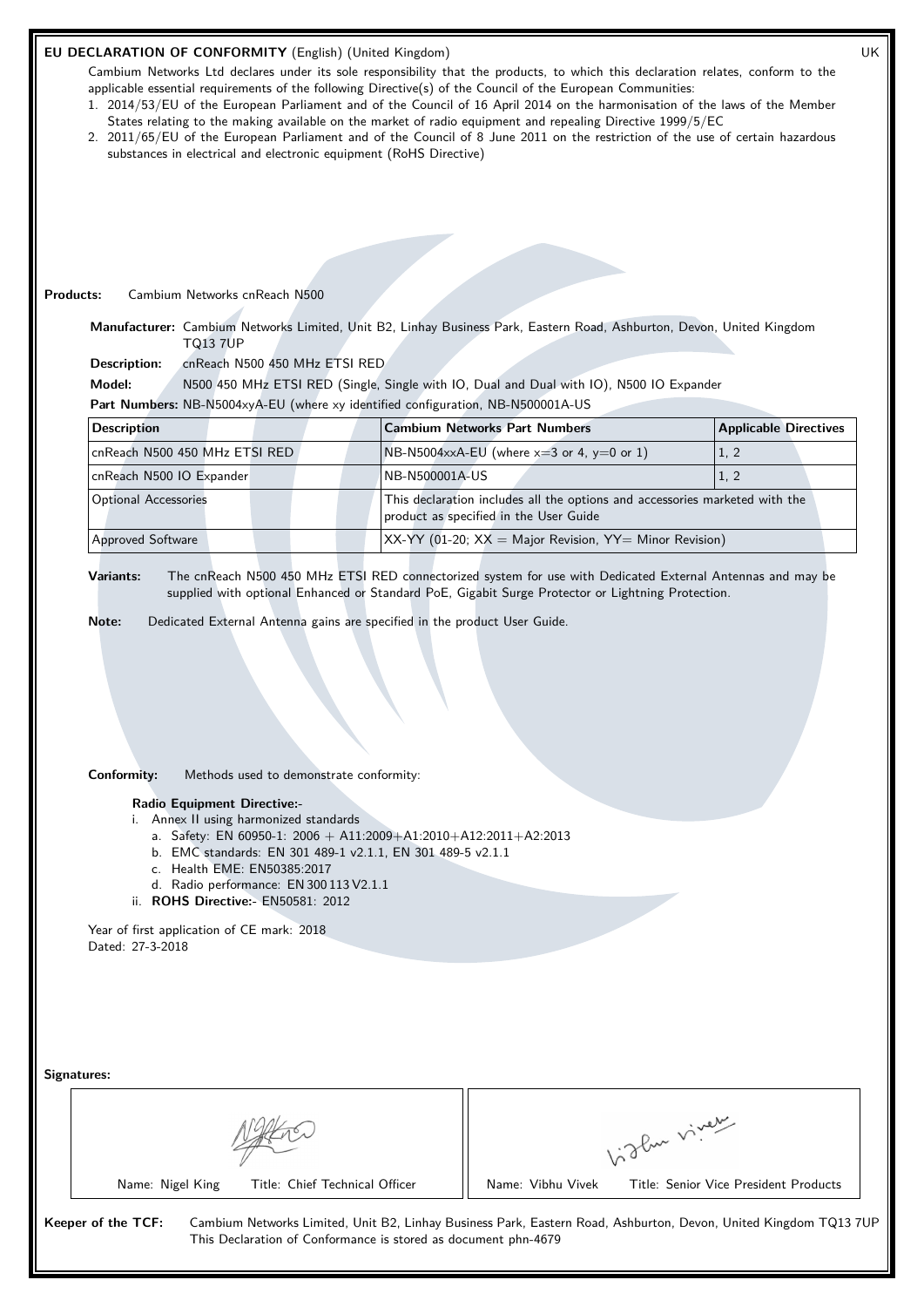| EU IZJAVA O SUKLADNOSTI (Hrvatska) (Croatia)               |                                                                                                                                                                                                                                                                                                                  |                                                                                                                                                                                                          |              |                       |  |
|------------------------------------------------------------|------------------------------------------------------------------------------------------------------------------------------------------------------------------------------------------------------------------------------------------------------------------------------------------------------------------|----------------------------------------------------------------------------------------------------------------------------------------------------------------------------------------------------------|--------------|-----------------------|--|
| zahtjevima sljedeće Direktive Vijeća Europskih zajednica:  |                                                                                                                                                                                                                                                                                                                  | Cambium Networks Ltd izjavljuje pod isključivom odgovornošću da se proizvodi na koje se odnosi ova izjava u skladu s važećim bitnim                                                                      |              |                       |  |
| na tržištu radio uređaja i ukidanju Direktive 1999/5/EC    |                                                                                                                                                                                                                                                                                                                  | 1. 2014/53/EU Europskog parlamenta i Vijeća od 16. travnja 2014. o usklađivanju zakona država članica o stavljanju na raspolaganje                                                                       |              |                       |  |
| elektroničkoj opremi (RoHS Directive)                      |                                                                                                                                                                                                                                                                                                                  | 2. 2011/65/EU Europskog parlamenta i Vijeća od 8. lipnja 2011. o ograničenju uporabe određenih opasnih tvari u električnoj i                                                                             |              |                       |  |
|                                                            |                                                                                                                                                                                                                                                                                                                  |                                                                                                                                                                                                          |              |                       |  |
|                                                            |                                                                                                                                                                                                                                                                                                                  |                                                                                                                                                                                                          |              |                       |  |
|                                                            |                                                                                                                                                                                                                                                                                                                  |                                                                                                                                                                                                          |              |                       |  |
|                                                            |                                                                                                                                                                                                                                                                                                                  |                                                                                                                                                                                                          |              |                       |  |
| Proizvodi:                                                 | Cambium Networks cnReach N500                                                                                                                                                                                                                                                                                    |                                                                                                                                                                                                          |              |                       |  |
| Proizvođač:                                                |                                                                                                                                                                                                                                                                                                                  | Cambium Networks Limited, Unit B2, Linhay Business Park, Eastern Road, Ashburton, Devon, United Kingdom                                                                                                  |              |                       |  |
| Opis:                                                      | <b>TQ13 7UP</b><br>cnReach N500 450 MHz ETSI RED                                                                                                                                                                                                                                                                 |                                                                                                                                                                                                          |              |                       |  |
| Model:                                                     |                                                                                                                                                                                                                                                                                                                  | N500 450 MHz ETSI RED (Single, Single with IO, Dual and Dual with IO), N500 IO Expander                                                                                                                  |              |                       |  |
|                                                            |                                                                                                                                                                                                                                                                                                                  | Brojevi dijelova: NB-N5004xyA-EU (where xy identified configuration, NB-N500001A-US                                                                                                                      |              |                       |  |
| Opis                                                       |                                                                                                                                                                                                                                                                                                                  | Cambium Networks Brojevi dijelova                                                                                                                                                                        |              | Primjenjive smjernice |  |
| cnReach N500 450 MHz ETSI RED                              |                                                                                                                                                                                                                                                                                                                  | NB-N5004xxA-EU (where $x=3$ or 4, $y=0$ or 1)                                                                                                                                                            |              | 1, 2                  |  |
| cnReach N500 IO Expander                                   |                                                                                                                                                                                                                                                                                                                  | NB-N500001A-US                                                                                                                                                                                           |              | 1, 2                  |  |
| <b>Optional Accessories</b>                                |                                                                                                                                                                                                                                                                                                                  | This declaration includes all the options and accessories marketed with the<br>product as specified in the User Guide                                                                                    |              |                       |  |
| Approved Software                                          |                                                                                                                                                                                                                                                                                                                  | XX-YY (01-20; $XX =$ Major Revision, YY= Minor Revision)                                                                                                                                                 |              |                       |  |
| Varijante:                                                 |                                                                                                                                                                                                                                                                                                                  | cnReach N500 450 MHz ETSI RED priključni sustav za uporabu s Dedicated External Antennas i može se isporučiti s<br>dodatnim Enhanced ili Standard PoE, Gigabit Surge Protector ili Lightning Protection. |              |                       |  |
| Bilješka:<br>Konformizam:                                  | Metode koje se koriste za dokazivanje sukladnosti:<br>Direktiva o radijskoj opremi:-<br>i. Prilog II. Primjenjujući usklađene norme<br>b. EMC standardi: EN 301 489-1 v2.1.1, EN 301 489-5 v2.1.1<br>c. Zdravlje EME: EN50385:2017<br>d. Radio izvedba: EN 300 113 V2.1.1<br>ii. ROHS smjernica: - EN50581: 2012 | Dedicirani dobici za vanjske antene navedeni su u korisničkom priručniku za proizvod.<br>a. Sigurnosni: EN 60950-1: 2006 + A11:2009+A1:2010+A12:2011+A2:2013                                             |              |                       |  |
| Godina prve primjene oznake CE: 2018<br>Datiran: 27-3-2018 |                                                                                                                                                                                                                                                                                                                  |                                                                                                                                                                                                          |              |                       |  |
| Potpisi:                                                   |                                                                                                                                                                                                                                                                                                                  |                                                                                                                                                                                                          | Vidley vivey |                       |  |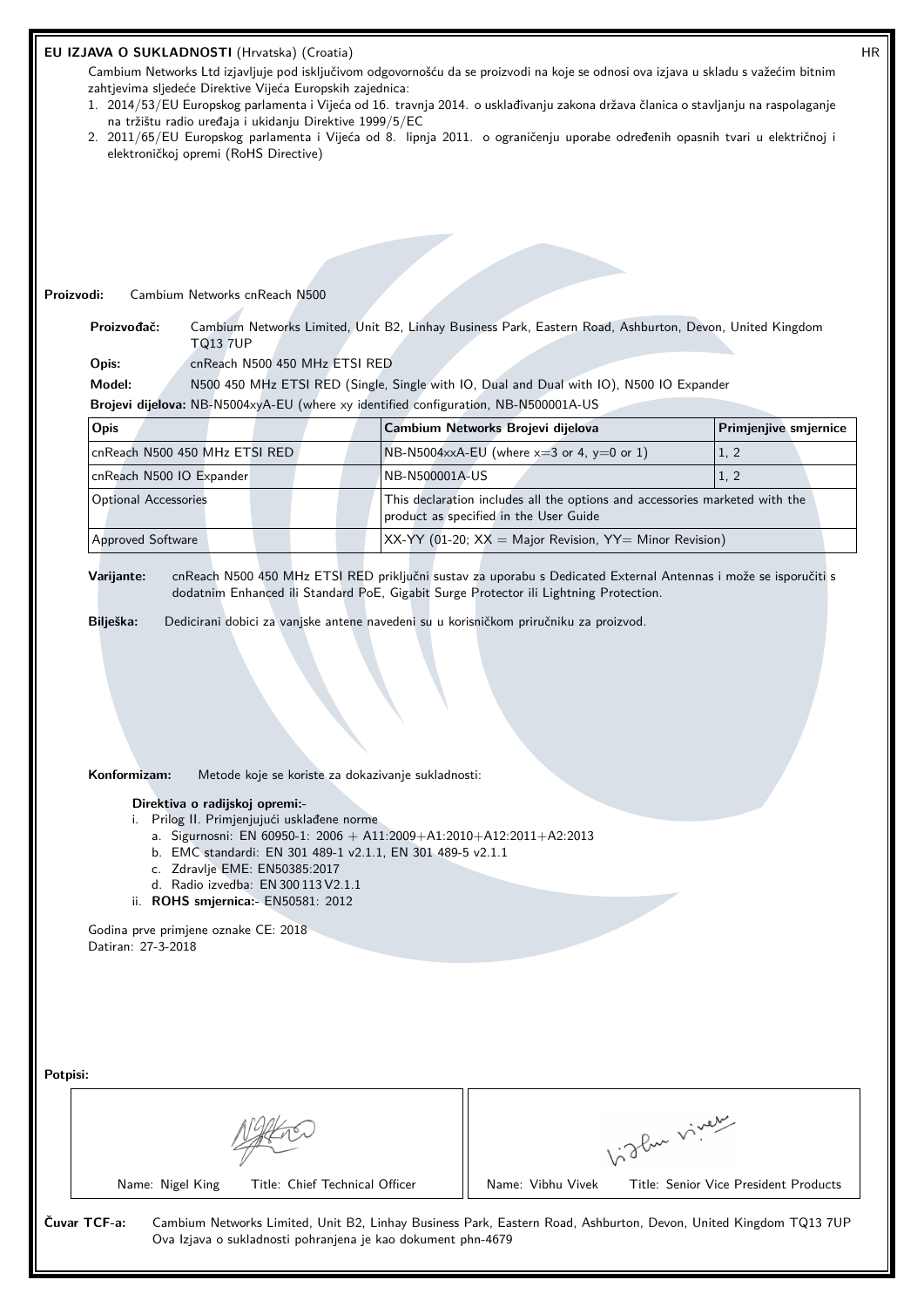| EU PROHLÁŠENÍ O SHODĚ (Tjeck) (Czech Republic)                                                                                                                                                                                |                                                                                                                                                                                                                                                                                                                                         |                |                                                                                                                       |              | CZ                                    |
|-------------------------------------------------------------------------------------------------------------------------------------------------------------------------------------------------------------------------------|-----------------------------------------------------------------------------------------------------------------------------------------------------------------------------------------------------------------------------------------------------------------------------------------------------------------------------------------|----------------|-----------------------------------------------------------------------------------------------------------------------|--------------|---------------------------------------|
| Cambium Networks Ltd prohlašuje na svou výhradní odpovědnost, že výrobky, na něž se toto prohlášení vztahuje, splňují platné                                                                                                  |                                                                                                                                                                                                                                                                                                                                         |                |                                                                                                                       |              |                                       |
| základní požadavky následující směrnice (směrnic) Rady Evropských společenství:                                                                                                                                               |                                                                                                                                                                                                                                                                                                                                         |                |                                                                                                                       |              |                                       |
| 1. 2014/53/EU ze dne 16. dubna 2014 o harmonizaci právních předpisů členských států týkajících se uvádění rádiových zařízení na                                                                                               | trh ao zrušení směrnice Evropského parlamentu a Rady 1999/5/EC                                                                                                                                                                                                                                                                          |                |                                                                                                                       |              |                                       |
| 2. 2011/65/EU Evropského parlamentu a Rady ze dne 8. června 2011 o omezení používání některých nebezpečných látek v elek-<br>trických a elektronických zařízeních (směrnice o omezení používání některých nebezpečných látek) |                                                                                                                                                                                                                                                                                                                                         |                |                                                                                                                       |              |                                       |
|                                                                                                                                                                                                                               |                                                                                                                                                                                                                                                                                                                                         |                |                                                                                                                       |              |                                       |
|                                                                                                                                                                                                                               |                                                                                                                                                                                                                                                                                                                                         |                |                                                                                                                       |              |                                       |
|                                                                                                                                                                                                                               |                                                                                                                                                                                                                                                                                                                                         |                |                                                                                                                       |              |                                       |
|                                                                                                                                                                                                                               |                                                                                                                                                                                                                                                                                                                                         |                |                                                                                                                       |              |                                       |
|                                                                                                                                                                                                                               |                                                                                                                                                                                                                                                                                                                                         |                |                                                                                                                       |              |                                       |
| Cambium Networks cnReach N500<br>Produkt:                                                                                                                                                                                     |                                                                                                                                                                                                                                                                                                                                         |                |                                                                                                                       |              |                                       |
|                                                                                                                                                                                                                               |                                                                                                                                                                                                                                                                                                                                         |                |                                                                                                                       |              |                                       |
| Výrobce:<br><b>TQ13 7UP</b>                                                                                                                                                                                                   |                                                                                                                                                                                                                                                                                                                                         |                | Cambium Networks Limited, Unit B2, Linhay Business Park, Eastern Road, Ashburton, Devon, United Kingdom               |              |                                       |
| Popis:                                                                                                                                                                                                                        | cnReach N500 450 MHz ETSI RED                                                                                                                                                                                                                                                                                                           |                |                                                                                                                       |              |                                       |
| Modelka:                                                                                                                                                                                                                      |                                                                                                                                                                                                                                                                                                                                         |                | N500 450 MHz ETSI RED (Single, Single with IO, Dual and Dual with IO), N500 IO Expander                               |              |                                       |
| Čísla součástí: NB-N5004xyA-EU (where xy identified configuration, NB-N500001A-US                                                                                                                                             |                                                                                                                                                                                                                                                                                                                                         |                |                                                                                                                       |              |                                       |
| <b>Popis</b>                                                                                                                                                                                                                  |                                                                                                                                                                                                                                                                                                                                         |                | Cambium Networks Čísla součástí                                                                                       |              | Platné směrnice                       |
| cnReach N500 450 MHz ETSI RED                                                                                                                                                                                                 |                                                                                                                                                                                                                                                                                                                                         |                | NB-N5004xxA-EU (where $x=3$ or 4, $y=0$ or 1)                                                                         |              | 1, 2                                  |
| cnReach N500 IO Expander                                                                                                                                                                                                      |                                                                                                                                                                                                                                                                                                                                         | NB-N500001A-US |                                                                                                                       |              | 1, 2                                  |
| <b>Optional Accessories</b>                                                                                                                                                                                                   |                                                                                                                                                                                                                                                                                                                                         |                | This declaration includes all the options and accessories marketed with the<br>product as specified in the User Guide |              |                                       |
| <b>Approved Software</b>                                                                                                                                                                                                      |                                                                                                                                                                                                                                                                                                                                         |                | XX-YY (01-20; $XX =$ Major Revision, YY= Minor Revision)                                                              |              |                                       |
|                                                                                                                                                                                                                               |                                                                                                                                                                                                                                                                                                                                         |                |                                                                                                                       |              |                                       |
| Souladu:<br><b>Radio Equipment Directive:-</b><br>Rok první aplikace značky CE: 2018<br>S daty: 27-3-2018                                                                                                                     | Metody používané k prokázání shody:<br>i. V příloze II za použití harmonizovaných norem<br>a. Bezpečnost: EN 60950-1: 2006 + A11:2009+A1:2010+A12:2011+A2:2013<br>b. EMC standardy: EN 301 489-1 v2.1.1, EN 301 489-5 v2.1.1<br>c. Zdraví EME: EN50385:2017<br>d. Rádiový výkon: EN 300 113 V2.1.1<br>ii. Směrnice ROHS:- EN50581: 2012 |                |                                                                                                                       |              |                                       |
| Podpisy:<br>Name: Nigel King                                                                                                                                                                                                  | Title: Chief Technical Officer                                                                                                                                                                                                                                                                                                          |                | Name: Vibhu Vivek                                                                                                     | higher viner | Title: Senior Vice President Products |
| Strážce TCF:                                                                                                                                                                                                                  | Toto prohlášení o shodě je uloženo jako dokument phn-4679                                                                                                                                                                                                                                                                               |                | Cambium Networks Limited, Unit B2, Linhay Business Park, Eastern Road, Ashburton, Devon, United Kingdom TQ13 7UP      |              |                                       |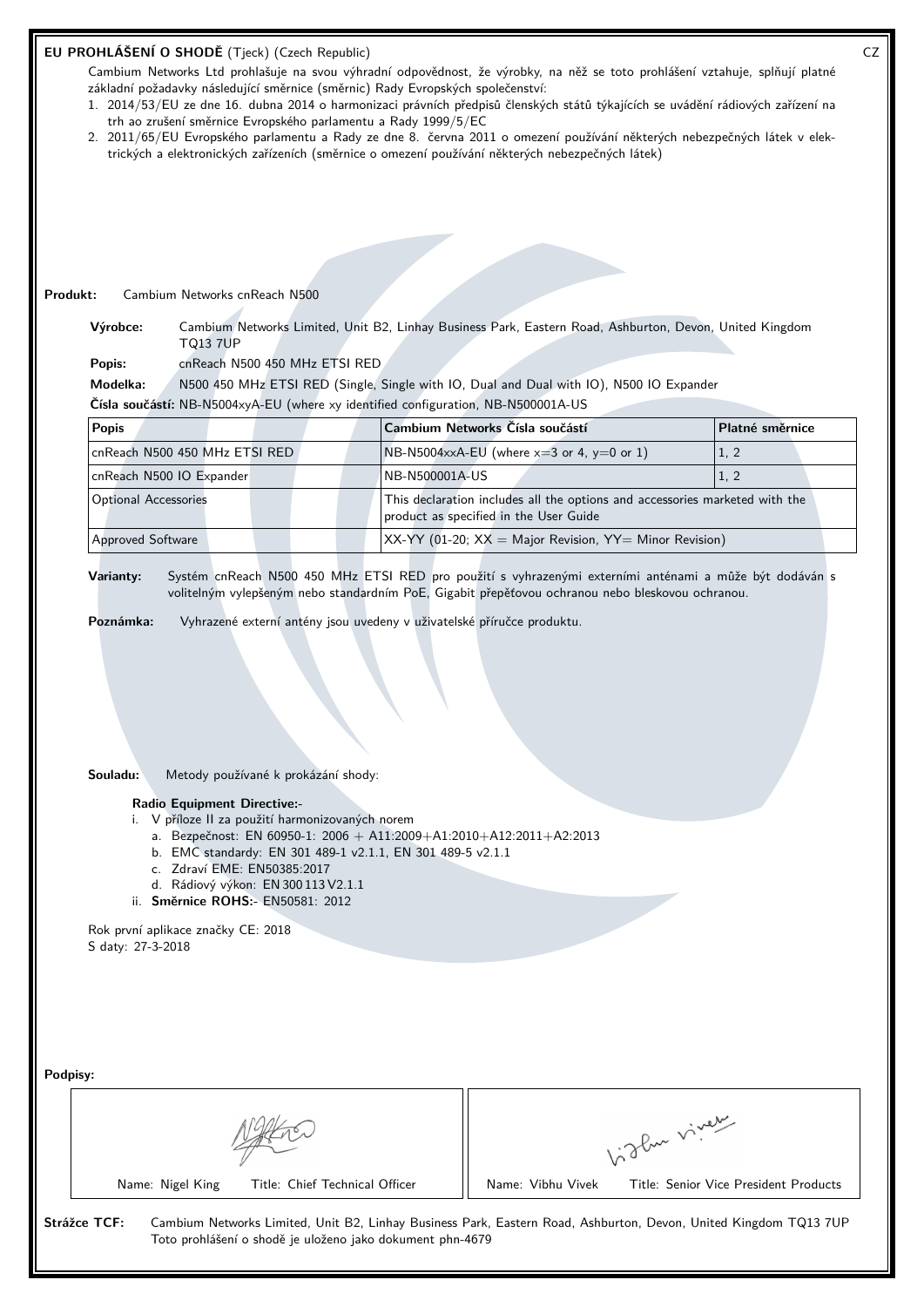| markedsføring af radioudstyr og om ophævelse af direktiv 1999/5/EC<br>elektrisk og elektronisk udstyr (RoHS Directive)<br>Produkter:<br>Cambium Networks cnReach N500<br>Fabrikant:<br><b>TQ13 7UP</b><br><b>Beskrivelse:</b><br>Model:<br>Artikelnumre: NB-N5004xyA-EU (where xy identified configuration, NB-N500001A-US | cnReach N500 450 MHz ETSI RED                                                                                 | krav i følgende direktiv (er) i Rådet for De Europæiske Fællesskaber:                                                 | Cambium Networks Ltd erklærer på eget ansvar, at de produkter, som denne erklæring vedrører, overholder de gældende væsentlige<br>1. 2014/53/EU Europa-Parlamentets og Rådets afgørelse af 16. april 2014 om harmonisering af medlemsstaternes lovgivning om<br>2. 2011/65/EU Europa-Parlamentets og Rådets afgørelse af 8. juni 2011 om begrænsning af anvendelsen af visse farlige stoffer i<br>Cambium Networks Limited, Unit B2, Linhay Business Park, Eastern Road, Ashburton, Devon, United Kingdom<br>N500 450 MHz ETSI RED (Single, Single with IO, Dual and Dual with IO), N500 IO Expander |              |                                                                                                             |
|----------------------------------------------------------------------------------------------------------------------------------------------------------------------------------------------------------------------------------------------------------------------------------------------------------------------------|---------------------------------------------------------------------------------------------------------------|-----------------------------------------------------------------------------------------------------------------------|------------------------------------------------------------------------------------------------------------------------------------------------------------------------------------------------------------------------------------------------------------------------------------------------------------------------------------------------------------------------------------------------------------------------------------------------------------------------------------------------------------------------------------------------------------------------------------------------------|--------------|-------------------------------------------------------------------------------------------------------------|
| <b>Beskrivelse</b>                                                                                                                                                                                                                                                                                                         |                                                                                                               |                                                                                                                       |                                                                                                                                                                                                                                                                                                                                                                                                                                                                                                                                                                                                      |              |                                                                                                             |
|                                                                                                                                                                                                                                                                                                                            |                                                                                                               |                                                                                                                       | <b>Cambium Networks Artikelnumre</b><br>NB-N5004xxA-EU (where $x=3$ or 4, $y=0$ or 1)                                                                                                                                                                                                                                                                                                                                                                                                                                                                                                                |              | Gældende direktiver                                                                                         |
| cnReach N500 450 MHz ETSI RED                                                                                                                                                                                                                                                                                              |                                                                                                               | NB-N500001A-US                                                                                                        |                                                                                                                                                                                                                                                                                                                                                                                                                                                                                                                                                                                                      |              | 1, 2                                                                                                        |
| cnReach N500 IO Expander<br><b>Optional Accessories</b>                                                                                                                                                                                                                                                                    |                                                                                                               |                                                                                                                       | This declaration includes all the options and accessories marketed with the<br>product as specified in the User Guide                                                                                                                                                                                                                                                                                                                                                                                                                                                                                |              | 1, 2                                                                                                        |
| <b>Approved Software</b>                                                                                                                                                                                                                                                                                                   |                                                                                                               |                                                                                                                       | $XX-YY$ (01-20; $XX =$ Major Revision, $YY =$ Minor Revision)                                                                                                                                                                                                                                                                                                                                                                                                                                                                                                                                        |              |                                                                                                             |
| Varianter:<br>Bemærk:                                                                                                                                                                                                                                                                                                      |                                                                                                               |                                                                                                                       | med valgfri forbedret eller standard PoE, Gigabit Surge Protector eller Lynbeskyttelse.<br>Dedikeret ekstern antenne gevinster er angivet i produktets brugervejledning.                                                                                                                                                                                                                                                                                                                                                                                                                             |              | cnReach N500 450 MHz ETSI RED-konnektoreret system til brug med dedikerede eksterne antenner og kan leveres |
| Overensstemmelse:                                                                                                                                                                                                                                                                                                          |                                                                                                               | Metoder der anvendes til at påvise overensstemmelse:                                                                  |                                                                                                                                                                                                                                                                                                                                                                                                                                                                                                                                                                                                      |              |                                                                                                             |
| Direktiv om radioudstyr:-<br>År for første ansøgning om CE-mærkning: 2018<br>Dateret: 27-3-2018                                                                                                                                                                                                                            | c. Sundhed EME: EN50385:2017<br>d. Radio præstation: EN 300 113 V2.1.1<br>ii. ROHS-direktivet:- EN50581: 2012 | i. Bilag II ved anvendelse af harmoniserede standarder<br>b. EMC standarder: EN 301 489-1 v2.1.1, EN 301 489-5 v2.1.1 | a. Sikkerhed: EN 60950-1: 2006 + A11:2009+A1:2010+A12:2011+A2:2013                                                                                                                                                                                                                                                                                                                                                                                                                                                                                                                                   |              |                                                                                                             |
| Underskrifter:                                                                                                                                                                                                                                                                                                             |                                                                                                               |                                                                                                                       |                                                                                                                                                                                                                                                                                                                                                                                                                                                                                                                                                                                                      | Vidley viver |                                                                                                             |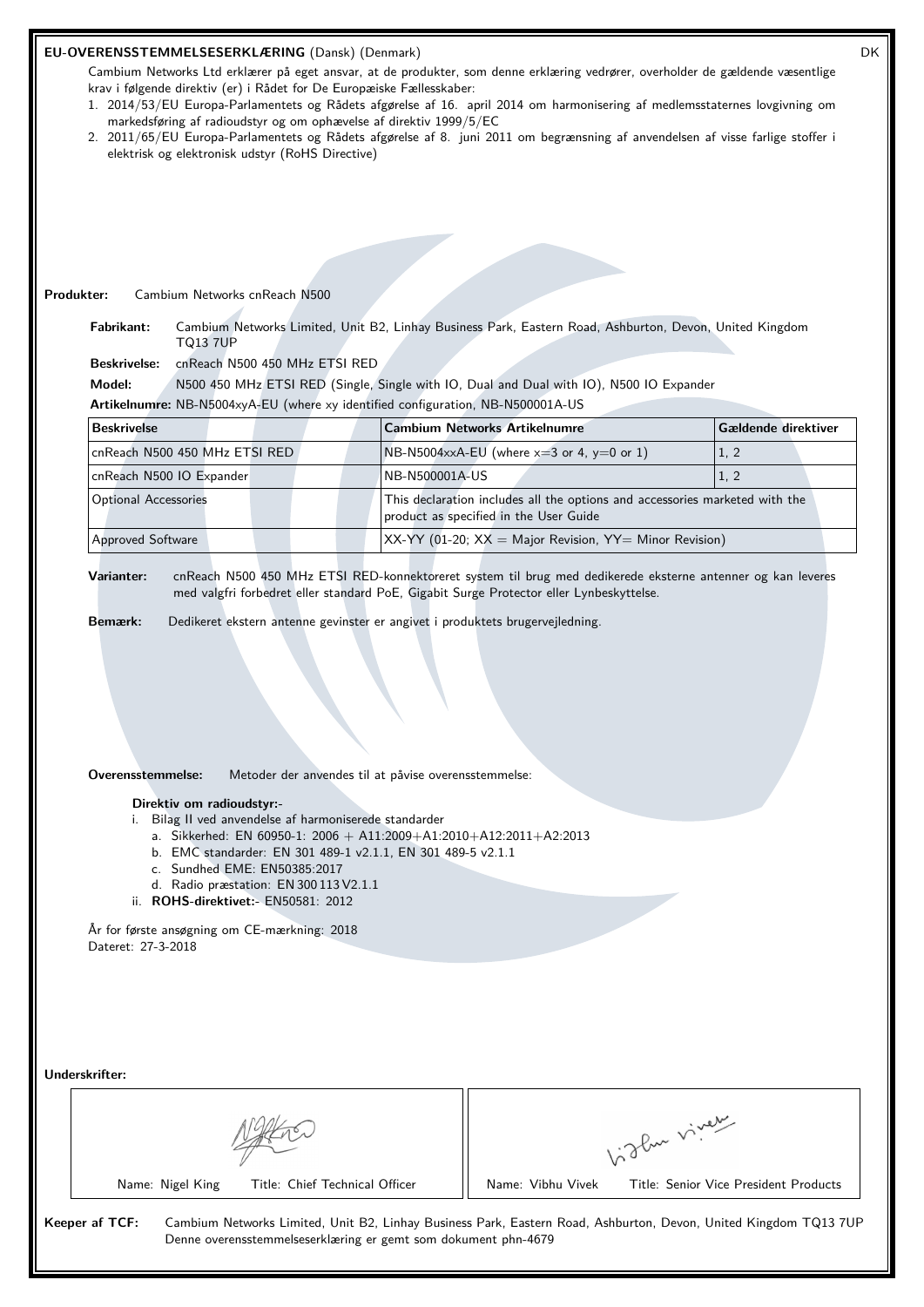# EU-KONFORMITÄTSERKLÄRUNG (Deutch) (Germany, Austria, Lichenstein, Switzerland) DE AT LI CH

Cambium Networks Ltd erklärt in alleiniger Verantwortung, dass die Produkte, auf die sich diese Erklärung bezieht, den geltenden grundlegenden Anforderungen der folgenden Richtlinie (n) des Rates der Europäischen Gemeinschaften entsprechen:

- 1. 2014/53/EU des Europäischen Parlaments und des Rates vom 16. April 2014 zur Harmonisierung der Rechtsvorschriften der Mitgliedstaaten über die Bereitstellung von Funkanlagen auf dem Markt und zur Aufhebung der Richtlinie 1999/5/EC
- 2. 2011/65/EU des Europäischen Parlaments und des Rates vom 8. Juni 2011 zur Beschränkung der Verwendung bestimmter gefährlicher Stoffe in Elektro- und Elektronikgeräten (RoHS-Richtlinie)

**Produkte:** Cambium Networks cnReach N500

**Hersteller:** Cambium Networks Limited, Unit B2, Linhay Business Park, Eastern Road, Ashburton, Devon, United Kingdom TQ13 7UP

**Beschreibung:** cnReach N500 450 MHz ETSI RED

**Modell:** N500 450 MHz ETSI RED (Single, Single with IO, Dual and Dual with IO), N500 IO Expander

**Teilnummern:** NB-N5004xyA-EU (where xy identified configuration, NB-N500001A-US

| <b>Beschreibung</b>           | <b>Cambium Networks Teilnummern</b>                                                                                   | Anwendbare<br>Richtlinien |
|-------------------------------|-----------------------------------------------------------------------------------------------------------------------|---------------------------|
| cnReach N500 450 MHz ETSI RED | $\overline{\text{NB-N5004xxA-EU}}$ (where x=3 or 4, y=0 or 1)                                                         | 1, 2                      |
| cnReach N500 IO Expander      | NB-N500001A-US                                                                                                        | 1, 2                      |
| <b>Optional Accessories</b>   | This declaration includes all the options and accessories marketed with the<br>product as specified in the User Guide |                           |
| <b>Approved Software</b>      | $XX-YY$ (01-20; $XX =$ Major Revision, $YY =$ Minor Revision)                                                         |                           |

**Varianten:** Das cnReach N500 450 MHz ETSI RED-Stecksystem zur Verwendung mit externen Dedicated Antennas und kann optional mit Enhanced oder Standard PoE, Gigabit Surge Protector oder Lightning Protection geliefert werden.

**Hinweis:** Dedizierte externe Antennenverstärkungen sind im Produkthandbuch angegeben.

**Konformität:** Methoden zum Nachweis der Konformität:

#### **Richtlinie über Funkanlagen:-**

- i. Anhang II unter Verwendung harmonisierter Normen
	- a. Sicherheit: EN 60950-1:  $2006 + A11:2009 + A1:2010 + A12:2011 + A2:2013$
	- b. EMV-Standards: EN 301 489-1 v2.1.1, EN 301 489-5 v2.1.1
	- c. Gesundheit: EN50385:2017
	- d. Radio-Leistung: EN 300 113 V2.1.1
- ii. **ROHS-Richtlinie:-** EN50581: 2012

År for første ansøgning om CE-mærkning: 2018 Datiert: 27-3-2018

**Unterschriften:**

| MAKE<br>1 U. |
|--------------|
|--------------|

Name: Nigel King Title: Chief Technical Officer | Name: Vibhu Vivek Title: Senior Vice President Products

Vidley viney

**Hüter des TCF:** Cambium Networks Limited, Unit B2, Linhay Business Park, Eastern Road, Ashburton, Devon, United Kingdom TQ13 7UP Diese Konformitätserklärung ist als Dokument gespeichert phn-4679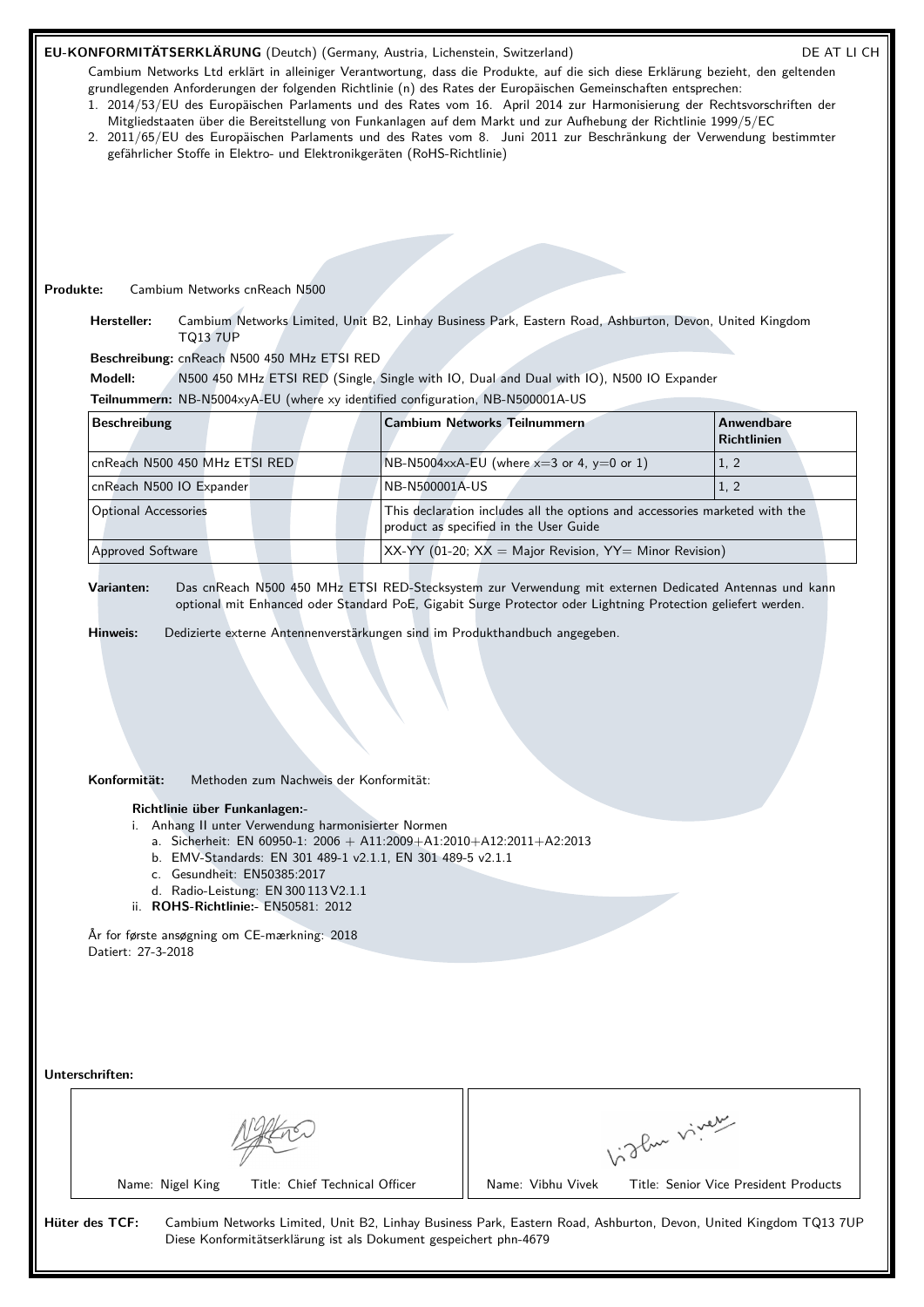|         | ELi VASTAVUSDEKLARATSIOON (Eesti) (Estonia)<br>EE                                                                                                                                                          |                                                     |                                                                                                                                                                                                                                     |                                       |  |
|---------|------------------------------------------------------------------------------------------------------------------------------------------------------------------------------------------------------------|-----------------------------------------------------|-------------------------------------------------------------------------------------------------------------------------------------------------------------------------------------------------------------------------------------|---------------------------------------|--|
|         | Cambium Networks Ltd deklareerib ainuisikuliselt, et tooted, millele käesolev deklaratsioon on seotud, vastavad Euroopa Ühenduste                                                                          |                                                     |                                                                                                                                                                                                                                     |                                       |  |
|         | Nõukogu järgmise direktiivi (de) le kehtivatele olulistele nõuetele:<br>1. 2014/53/EU Euroopa Parlamendi ja nõukogu otsus, 16. aprill 2014, raadioseadmete turul kättesaadavaks tegemist käsitlevate       |                                                     |                                                                                                                                                                                                                                     |                                       |  |
|         | liikmesriikide õigusaktide ühtlustamise ja direktiivi kehtetuks tunnistamise kohta 1999/5/EC                                                                                                               |                                                     |                                                                                                                                                                                                                                     |                                       |  |
|         | 2. 2011/65/EU Euroopa Parlamendi ja nõukogu otsus, 8. juuni 2011, teatavate ohtlike ainete kasutamise piiramise kohta elektri- ja<br>elektroonikaseadmetes (ohtlike ainete kasutamise piiramise direktiiv) |                                                     |                                                                                                                                                                                                                                     |                                       |  |
|         |                                                                                                                                                                                                            |                                                     |                                                                                                                                                                                                                                     |                                       |  |
|         |                                                                                                                                                                                                            |                                                     |                                                                                                                                                                                                                                     |                                       |  |
|         |                                                                                                                                                                                                            |                                                     |                                                                                                                                                                                                                                     |                                       |  |
|         |                                                                                                                                                                                                            |                                                     |                                                                                                                                                                                                                                     |                                       |  |
|         |                                                                                                                                                                                                            |                                                     |                                                                                                                                                                                                                                     |                                       |  |
| Tooted: | Cambium Networks cnReach N500                                                                                                                                                                              |                                                     |                                                                                                                                                                                                                                     |                                       |  |
|         | Tootja:<br><b>TQ13 7UP</b>                                                                                                                                                                                 |                                                     | Cambium Networks Limited, Unit B2, Linhay Business Park, Eastern Road, Ashburton, Devon, United Kingdom                                                                                                                             |                                       |  |
|         | cnReach N500 450 MHz ETSI RED<br>Kirjeldus:                                                                                                                                                                |                                                     |                                                                                                                                                                                                                                     |                                       |  |
|         | Mudel:                                                                                                                                                                                                     |                                                     | N500 450 MHz ETSI RED (Single, Single with IO, Dual and Dual with IO), N500 IO Expander                                                                                                                                             |                                       |  |
|         | Osade numbrid: NB-N5004xyA-EU (where xy identified configuration, NB-N500001A-US                                                                                                                           |                                                     |                                                                                                                                                                                                                                     |                                       |  |
|         | Kirjeldus                                                                                                                                                                                                  |                                                     | Cambium Networks Osade numbrid                                                                                                                                                                                                      | Kohaldatavad<br>direktiivid           |  |
|         | cnReach N500 450 MHz ETSI RED                                                                                                                                                                              |                                                     | NB-N5004xxA-EU (where $x=3$ or 4, $y=0$ or 1)                                                                                                                                                                                       | 1, 2                                  |  |
|         | cnReach N500 IO Expander                                                                                                                                                                                   | NB-N500001A-US                                      |                                                                                                                                                                                                                                     | 1, 2                                  |  |
|         | <b>Optional Accessories</b>                                                                                                                                                                                |                                                     | This declaration includes all the options and accessories marketed with the<br>product as specified in the User Guide                                                                                                               |                                       |  |
|         | Approved Software                                                                                                                                                                                          |                                                     | $XX-YY$ (01-20; $XX =$ Major Revision, $YY =$ Minor Revision)                                                                                                                                                                       |                                       |  |
|         |                                                                                                                                                                                                            |                                                     |                                                                                                                                                                                                                                     |                                       |  |
|         | Variandid:<br>tection.                                                                                                                                                                                     |                                                     | cnReach N500 450 MHz ETSI RED ühendussüsteem, mis on mõeldud spetsiaalsete välimiste antennide kasutamiseks,<br>ning võib olla varustatud lisavarustusega Täiustatud või Standardne PoE, Gigabit Surge Protector või Lightning Pro- |                                       |  |
|         |                                                                                                                                                                                                            |                                                     |                                                                                                                                                                                                                                     |                                       |  |
|         | Märge:<br>Pühendatud välise antennikasu määratakse toote kasutusjuhendis.                                                                                                                                  |                                                     |                                                                                                                                                                                                                                     |                                       |  |
|         |                                                                                                                                                                                                            |                                                     |                                                                                                                                                                                                                                     |                                       |  |
|         |                                                                                                                                                                                                            |                                                     |                                                                                                                                                                                                                                     |                                       |  |
|         |                                                                                                                                                                                                            |                                                     |                                                                                                                                                                                                                                     |                                       |  |
|         |                                                                                                                                                                                                            |                                                     |                                                                                                                                                                                                                                     |                                       |  |
|         |                                                                                                                                                                                                            |                                                     |                                                                                                                                                                                                                                     |                                       |  |
|         | Vastavus:                                                                                                                                                                                                  | Nõuetele vastavuse tõendamiseks kasutatud meetodid: |                                                                                                                                                                                                                                     |                                       |  |
|         | Raadioseadmete direktiiv:-<br>i. Il lisa, kasutades harmoneeritud standardeid                                                                                                                              |                                                     |                                                                                                                                                                                                                                     |                                       |  |
|         | a. Ohutus: EN 60950-1: 2006 + A11:2009+A1:2010+A12:2011+A2:2013                                                                                                                                            |                                                     |                                                                                                                                                                                                                                     |                                       |  |
|         | b. EMC standardid: EN 301 489-1 v2.1.1, EN 301 489-5 v2.1.1<br>c. Tervis EME: EN50385:2017                                                                                                                 |                                                     |                                                                                                                                                                                                                                     |                                       |  |
|         | d. Raadio jõudlus: $EN 300 113 V2.1.1$                                                                                                                                                                     |                                                     |                                                                                                                                                                                                                                     |                                       |  |
|         | ii. ROHS direktiiv:- EN50581: 2012                                                                                                                                                                         |                                                     |                                                                                                                                                                                                                                     |                                       |  |
|         | Year of first application of CE mark: 2018                                                                                                                                                                 |                                                     |                                                                                                                                                                                                                                     |                                       |  |
|         | Kuupäevastatud: 27-3-2018                                                                                                                                                                                  |                                                     |                                                                                                                                                                                                                                     |                                       |  |
|         |                                                                                                                                                                                                            |                                                     |                                                                                                                                                                                                                                     |                                       |  |
|         |                                                                                                                                                                                                            |                                                     |                                                                                                                                                                                                                                     |                                       |  |
|         |                                                                                                                                                                                                            |                                                     |                                                                                                                                                                                                                                     |                                       |  |
|         | Allkirjad:                                                                                                                                                                                                 |                                                     |                                                                                                                                                                                                                                     |                                       |  |
|         |                                                                                                                                                                                                            |                                                     |                                                                                                                                                                                                                                     |                                       |  |
|         |                                                                                                                                                                                                            |                                                     |                                                                                                                                                                                                                                     |                                       |  |
|         |                                                                                                                                                                                                            |                                                     | Light vivey                                                                                                                                                                                                                         |                                       |  |
|         |                                                                                                                                                                                                            |                                                     |                                                                                                                                                                                                                                     |                                       |  |
|         | Name: Nigel King                                                                                                                                                                                           | Title: Chief Technical Officer                      | Name: Vibhu Vivek                                                                                                                                                                                                                   | Title: Senior Vice President Products |  |
|         | TCF valdaja:                                                                                                                                                                                               |                                                     | Cambium Networks Limited, Unit B2, Linhay Business Park, Eastern Road, Ashburton, Devon, United Kingdom TQ13 7UP                                                                                                                    |                                       |  |
|         | See vastavusdeklaratsioon salvestatakse dokumendina phn-4679                                                                                                                                               |                                                     |                                                                                                                                                                                                                                     |                                       |  |
|         |                                                                                                                                                                                                            |                                                     |                                                                                                                                                                                                                                     |                                       |  |
|         |                                                                                                                                                                                                            |                                                     |                                                                                                                                                                                                                                     |                                       |  |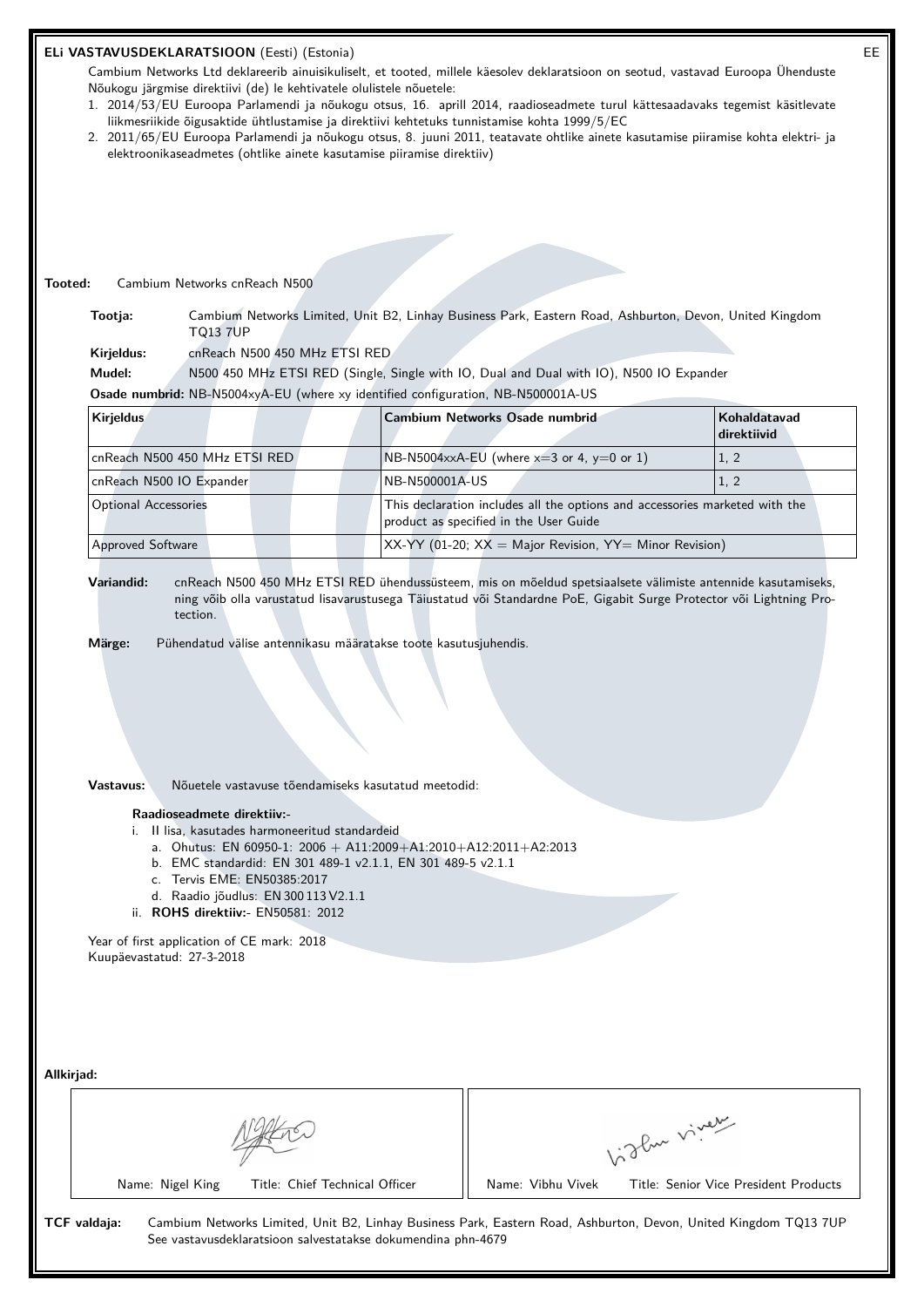#### **EU-VAATIMUSTENMUKAISUUSVAKUUTUS** (Suomalainen) (Finland) FI

Cambium Networks Ltd on yksin vastuussa siitä, että tuotteet, joihin tämä vakuutus koskee, ovat Euroopan yhteisöjen neuvoston seuraavien direktiivien tai niitä koskevien olennaisten vaatimusten mukaiset:

- 1. 2014/53/EU Euroopan parlamentin ja neuvoston direktiivi, annettu 16 päivänä huhtikuuta 2014, radiolaitteiden markkinoille saattamista koskevan jäsenvaltioiden lainsäädännön yhdenmukaistamisesta ja direktiivin 1999/5/EC
- 2. 2011/65/EU Euroopan parlamentin ja neuvoston 8. kesäkuuta 2011 antama lausunto tiettyjen vaarallisten aineiden käytön rajoittamisesta sähkö- ja elektroniikkalaitteissa (RoHS-direktiivi)

#### **Tuotteet:** Cambium Networks cnReach N500

**Valmistaja:** Cambium Networks Limited, Unit B2, Linhay Business Park, Eastern Road, Ashburton, Devon, United Kingdom TQ13 7UP

**Kuvaus:** cnReach N500 450 MHz ETSI RED

**Malli:** N500 450 MHz ETSI RED (Single, Single with IO, Dual and Dual with IO), N500 IO Expander

**Osanumerot:** NB-N5004xyA-EU (where xy identified configuration, NB-N500001A-US

| <b>Kuvaus</b>                 | <b>Cambium Networks Osanumerot</b>                                                                                    | <b>Sovellettavat</b><br>direktiivit |
|-------------------------------|-----------------------------------------------------------------------------------------------------------------------|-------------------------------------|
| cnReach N500 450 MHz ETSI RED | $N\text{B-N5004} \times A$ -EU (where $x=3$ or 4, $y=0$ or 1)                                                         | 1, 2                                |
| cnReach N500 IO Expander      | NB-N500001A-US                                                                                                        | 1, 2                                |
| <b>Optional Accessories</b>   | This declaration includes all the options and accessories marketed with the<br>product as specified in the User Guide |                                     |
| <b>Approved Software</b>      | $XX-YY$ (01-20; $XX =$ Major Revision, $YY =$ Minor Revision)                                                         |                                     |

**Variantit:** cnReach N500 450 MHz: n ETSI RED -liitäntäjärjestelmä, jota voidaan käyttää Dedicated External Antennas -laitteella, ja se voidaan toimittaa lisävarusteena Enhanced tai Standard PoE, Gigabit Surge Protector tai Lightning Protection.

**Huomautus:** Dedicated External Antenna gains on määritelty tuotteen käyttöoppaassa.

#### **Vaatimustenmukaisuus:** Vaatimustenmukaisuuden osoittamismenetelmät:

#### **Radiolaitteita koskeva direktiivi:-**

- i. Liitteessä II yhdenmukaistettuja standardeja käyttäen
	- a. turvallisuus: EN 60950-1: 2006 + A11:2009+A1:2010+A12:2011+A2:2013
	- b. EMC-standardit: EN 301 489-1 v2.1.1, EN 301 489-5 v2.1.1
	- c. Terveys EME: EN50385:2017
	- d. Radio suorituskyky: EN 300 113 V2.1.1
- ii. **RoHS-direktiivi:-** EN50581: 2012

CE-merkinnän ensimmäisen käyttöönoton vuosi: 2018 Päivätty: 27-3-2018

**Allekirjoitukset:**

| Allekirjoitukset: |                  |                                                                        |                   | 3 Pur viver                                                                                                      |
|-------------------|------------------|------------------------------------------------------------------------|-------------------|------------------------------------------------------------------------------------------------------------------|
|                   | Name: Nigel King | Title: Chief Technical Officer                                         | Name: Vibhu Vivek | Title: Senior Vice President Products                                                                            |
| TCF: n vartija:   |                  | Tämä vaatimustenmukaisuusvakuutus on tallennettu asiakirjaksi phn-4679 |                   | Cambium Networks Limited, Unit B2, Linhay Business Park, Eastern Road, Ashburton, Devon, United Kingdom TQ13 7UP |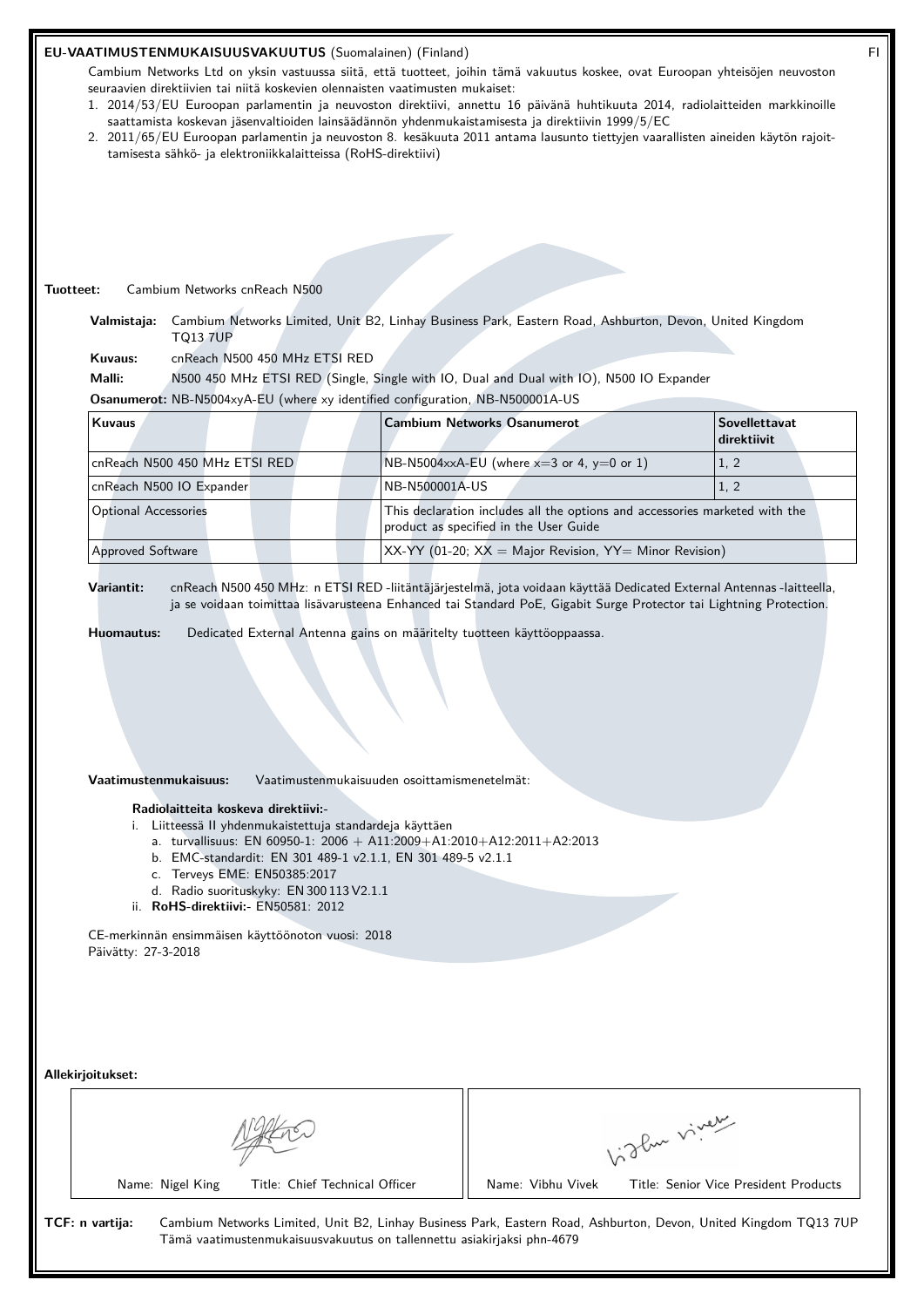## **DÉCLARATION DE CONFORMITÉ DE L'UE** (Français) (France, Luxembourg, Belgique) FR LU BE

Cambium Networks Ltd déclare sous sa seule responsabilité que les produits visés par la présente déclaration sont conformes aux exigences essentielles applicables de la (des) directive (s) suivante (s) du Conseil des Communautés européennes:

- 1. 2014/53/EU odu Parlement européen et du Conseil du 16 avril 2014 concernant l'harmonisation des législations des États membres relatives à la mise à disposition sur le marché des équipements hertziens et abrogeant la directive 1999/5/EC
- 2. 2011/65/EU du Parlement européen et du Conseil du 8 juin 2011 relative à la limitation de l'utilisation de certaines substances dangereuses dans les équipements électriques et électroniques (directive RoHS)

# **Des produits:** Cambium Networks cnReach N500

**Fabricant:** Cambium Networks Limited, Unit B2, Linhay Business Park, Eastern Road, Ashburton, Devon, United Kingdom TQ13 7UP

**La description:** cnReach N500 450 MHz ETSI RED

**Modèle:** N500 450 MHz ETSI RED (Single, Single with IO, Dual and Dual with IO), N500 IO Expander **Les numéros de pièce:** NB-N5004xyA-EU (where xy identified configuration, NB-N500001A-US

| La description                | Cambium Networks Les numéros de pièce                                                                                 | Directives applicables |
|-------------------------------|-----------------------------------------------------------------------------------------------------------------------|------------------------|
| cnReach N500 450 MHz ETSI RED | $N_{\text{B-N5004xx}}$ A-EU (where $x=3$ or 4, y=0 or 1)                                                              | 1, 2                   |
| cnReach N500 IO Expander      | NB-N500001A-US                                                                                                        | 1, 2                   |
| <b>Optional Accessories</b>   | This declaration includes all the options and accessories marketed with the<br>product as specified in the User Guide |                        |
| <b>Approved Software</b>      | $\vert$ XX-YY (01-20; XX = Major Revision, YY= Minor Revision)                                                        |                        |

**Variantes:** Le système PTP 550 Connectorized ou Integrated avec protection contre les surtensions en option; en utilisant une alimentation PoE et des câbles de ligne spécifiques par pays.

- **Remarque:** Le système connecté cnReach N500 450 MHz ETSI RED à utiliser avec les antennes externes dédiées peut être fourni avec une protection PoE, une protection contre les surtensions Gigabit ou une protection contre la foudre en option.
- **Conformité:** Méthodes utilisées pour démontrer la conformité:

## **Directive sur les équipements radio:-**

- i. Annexe II utilisant des normes harmonisées
	- a. sécurité: EN 60950-1:  $2006 + A11:2009 + A1:2010 + A12:2011 + A2:2013$
	- b. Normes CEM: EN 301 489-1 v2.1.1, EN 301 489-5 v2.1.1
	- c. Santé EME: EN50385:2017
	- d. Performances radio: EN 300 113 V2.1.1
- ii. **Directive ROHS:-** EN50581: 2012

Année de première application de la marque CE: 2018 Daté: 27-3-2018

|                  |                                | 1.3 Pur viver     |                                       |
|------------------|--------------------------------|-------------------|---------------------------------------|
| Name: Nigel King | Title: Chief Technical Officer | Name: Vibhu Vivek | Title: Senior Vice President Products |

Cette déclaration de conformité est stockée en tant que document phn-4679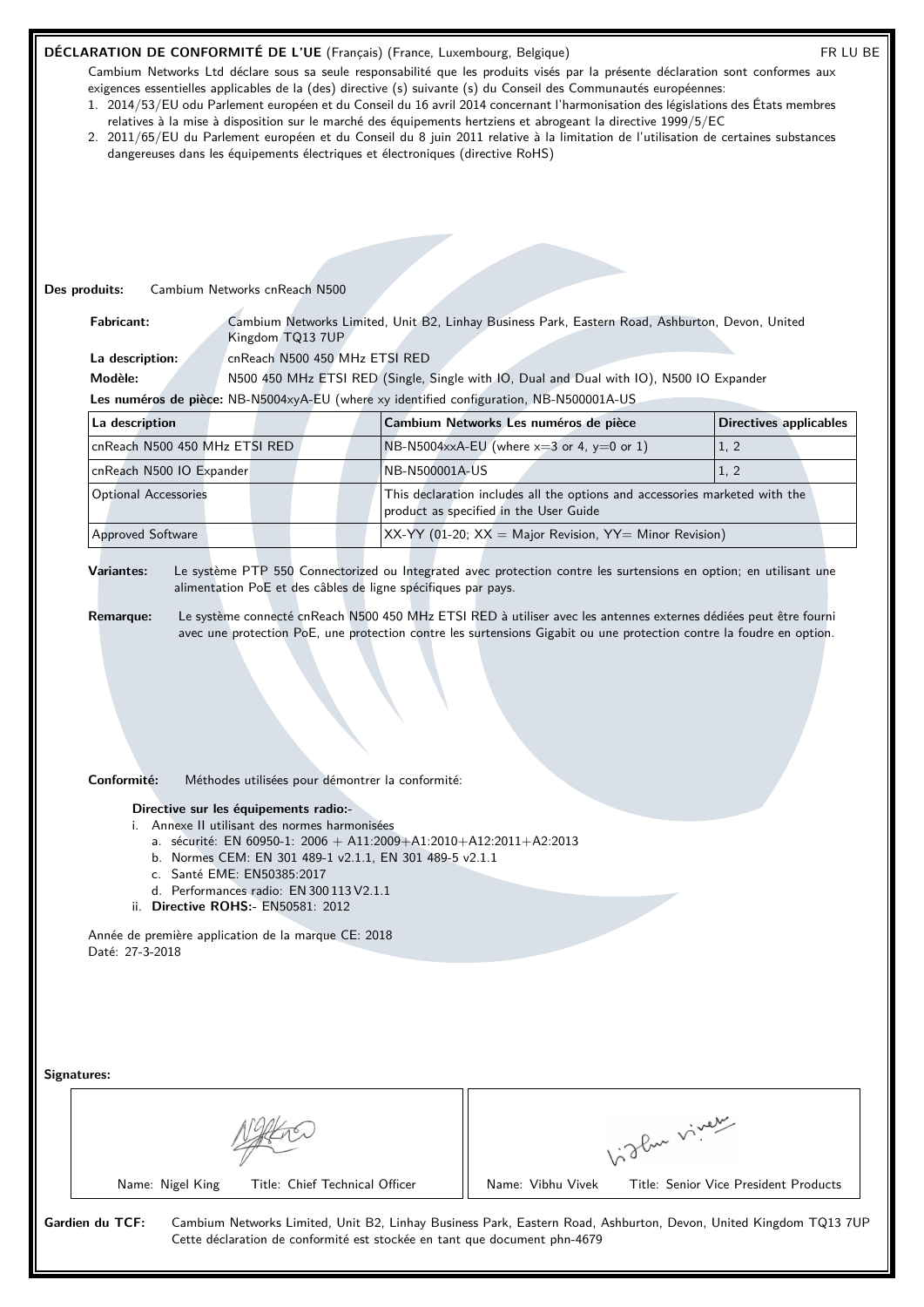## **EU MEGFELELŐSÉGI NYILATKOZAT** (Magyar) (Hungary) HU

Cambium Networks Ltd kizárólagos felelőssége mellett kijelenti, hogy a termékek, amelyekre ez a nyilatkozat vonatkozik, megfelelnek az Európai Közösségek Tanácsának következő irányelv (ek) nek vonatkozó alapvető követelményeinek:

- 1. 2014/53/EU Az Európai Parlament és a Tanács 2014. április 16-i rendelete a rádióberendezések forgalomba hozatalára vonatkozó tagállami jogszabályok összehangolásáról és az irányelv hatályon kívül helyezéséről 1999/5/EC
- 2. 2011/65/EU Az Európai Parlament és a Tanács 2011. június 8-i határozata az egyes veszélyes anyagok elektromos és elektronikus berendezésekben való alkalmazásának korlátozásáról (RoHS irányelv)

#### **Termékek:** Cambium Networks cnReach N500

**Gyártó:** Cambium Networks Limited, Unit B2, Linhay Business Park, Eastern Road, Ashburton, Devon, United Kingdom TQ13 7UP

**Leírás:** cnReach N500 450 MHz ETSI RED

**Modell:** N500 450 MHz ETSI RED (Single, Single with IO, Dual and Dual with IO), N500 IO Expander

**Cikkszámok:** NB-N5004xyA-EU (where xy identified configuration, NB-N500001A-US

| Leírás                                                                                                                                               | <b>Cambium Networks Cikkszámok</b>                            | <b>Alkalmazandó</b><br><b>irányelvek</b> |
|------------------------------------------------------------------------------------------------------------------------------------------------------|---------------------------------------------------------------|------------------------------------------|
| cnReach N500 450 MHz ETSI RED                                                                                                                        | $N B-N5004$ xxA-EU (where x=3 or 4, y=0 or 1)                 | 1, 2                                     |
| cnReach N500 IO Expander                                                                                                                             | NB-N500001A-US                                                | 1, 2                                     |
| This declaration includes all the options and accessories marketed with the<br><b>Optional Accessories</b><br>product as specified in the User Guide |                                                               |                                          |
| <b>Approved Software</b>                                                                                                                             | $XX-YY$ (01-20; $XX =$ Major Revision, $YY =$ Minor Revision) |                                          |

**Változatok:** A cnReach N500 450 MHz-es ETSI RED csatlakozós rendszer dedikált külsõ antennákhoz való használatra, és kiegészítõ opcionális, továbbfejlesztett vagy szabványos PoE, Gigabit túlfeszültségvédõ vagy villámvédelem.

**Megjegyzés:** A dedikált külső antennarögzítés a termék használati útmutatójában található meg.

## **Megfelelőség:** A megfelelőség igazolására használt módszerek:

#### **Rádióberendezésekről szóló irányelv:-**

i. Mellékletet harmonizált szabványok alkalmazásával

- a. Biztonság: EN 60950-1: 2006 + A11:2009+A1:2010+A12:2011+A2:2013
- b. EMC szabványok: EN 301 489-1 v2.1.1, EN 301 489-5 v2.1.1
- c. Egészségügyi EME: EN50385:2017
- d. Rádió teljesítmény: EN 300 113 V2.1.1
- ii. **ROHS irányelv:-** EN50581: 2012

Year of first application of CE mark: 2018 Keltezett: 27-3-2018

|                                                    | of der viver      |                                       |
|----------------------------------------------------|-------------------|---------------------------------------|
| Title: Chief Technical Officer<br>Name: Nigel King | Name: Vibhu Vivek | Title: Senior Vice President Products |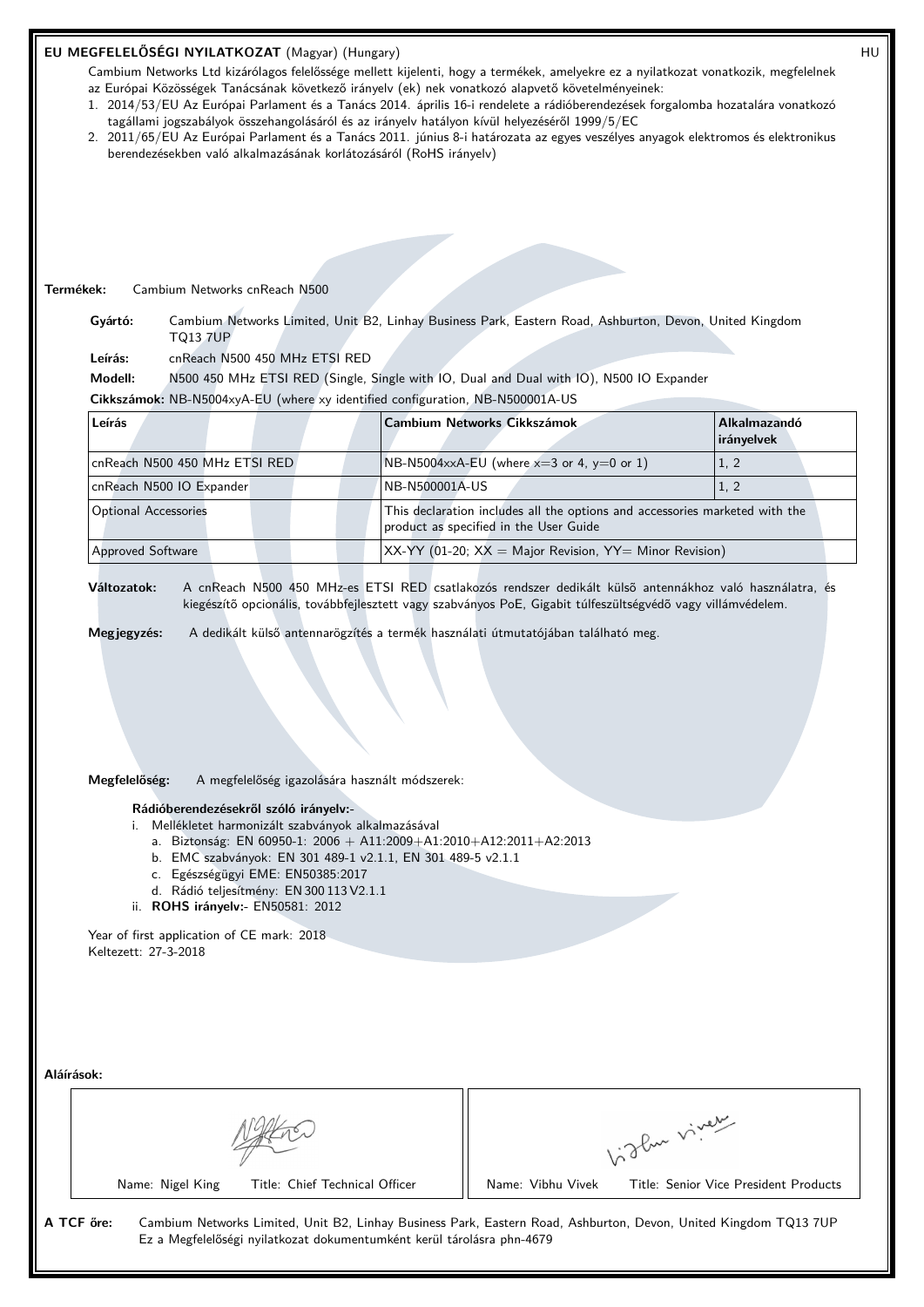| ESB LEYFISYFIRLÝSING (Ísland) (Iceland) |  |  |  |
|-----------------------------------------|--|--|--|
|-----------------------------------------|--|--|--|

Cambium Networks Ltd lýsir því yfir á eigin ábyrgð að vörurnar, sem þessi yfirlýsing varðar, eru í samræmi við viðeigandi grunnkröfur eftirfarandi tilskipana ráðsins Evrópubandalaganna:

- 1. 2014/53/EU Evrópuþingsins og ráðsins frá 16. apríl 2014 um samræmingu laga aðildarríkjanna varðandi gerð á markaði fyrir útvarpsbúnað og niðurfellingu tilskipunar 1999/5/EC
- 2. 2011/65/EU Evrópuþingsins og ráðsins frá 8. júní 2011 um takmörkun á notkun tiltekinna hættulegra efna í raf- og rafeindabúnaði (RoHS tilskipun)

# **Vörur:** Cambium Networks cnReach N500

**Framleiðandi:** Cambium Networks Limited, Unit B2, Linhay Business Park, Eastern Road, Ashburton, Devon, United Kingdom TQ13 7UP

**Lýsing:** cnReach N500 450 MHz ETSI RED

**Líkan:** N500 450 MHz ETSI RED (Single, Single with IO, Dual and Dual with IO), N500 IO Expander

**Hlutanúmer:** NB-N5004xyA-EU (where xy identified configuration, NB-N500001A-US

| Lýsing                        | Cambium Networks Hlutanúmer                                                                                           | Gildandi tilskipanir |
|-------------------------------|-----------------------------------------------------------------------------------------------------------------------|----------------------|
| cnReach N500 450 MHz ETSI RED | $N_{\text{B-N5004xx}}$ A-EU (where x=3 or 4, y=0 or 1)                                                                | 1, 2                 |
| cnReach N500 IO Expander      | NB-N500001A-US                                                                                                        | 1, 2                 |
| <b>Optional Accessories</b>   | This declaration includes all the options and accessories marketed with the<br>product as specified in the User Guide |                      |
| <b>Approved Software</b>      | $XX-YY$ (01-20; $XX =$ Major Revision, $YY =$ Minor Revision)                                                         |                      |

**Variants:** cnReach N500 450 MHz ETSI RED tengið kerfi til notkunar með hollur utanaðkomandi loftnet og má fá með valfrjálsri aukinni eða venjulegu PoE, Gigabit Surge Protector eða Lightning Protection.

**Athugaðu:** Hagnýtar ytri loftnetskostnaður er tilgreindur í notendahandbókinni.

**Samræmi:** Aðferðir sem notaðar eru til að sýna fram á samræmi:

# **Tilskipun um útvarpsbylgjur:-**

- i. II. Viðauki með samhæfðum stöðlum
	- a. Öryggi: EN 60950-1: 2006 + A11:2009+A1:2010+A12:2011+A2:2013
	- b. EMC staðlar: EN 301 489-1 v2.1.1, EN 301 489-5 v2.1.1
	- c. Heilsa EME: EN50385:2017
	- d. Útvarp flutningur: EN 300 113 V2.1.1
- ii. **ROHS tilskipun:-** EN50581: 2012

Ár fyrstu umsóknar CE-merkis: 2018 Dags: 27-3-2018

**Undirskrift:**

|                    |                                                                | oflux viver       |                                                                                                              |
|--------------------|----------------------------------------------------------------|-------------------|--------------------------------------------------------------------------------------------------------------|
| Name: Nigel King   | Title: Chief Technical Officer                                 | Name: Vibhu Vivek | Title: Senior Vice President Products                                                                        |
| Umsjónarmaður TCF: | 7UP<br>Pessi yfirlýsing um samræmi er geymd sem skjal phn-4679 |                   | Cambium Networks Limited, Unit B2, Linhay Business Park, Eastern Road, Ashburton, Devon, United Kingdom TQ13 |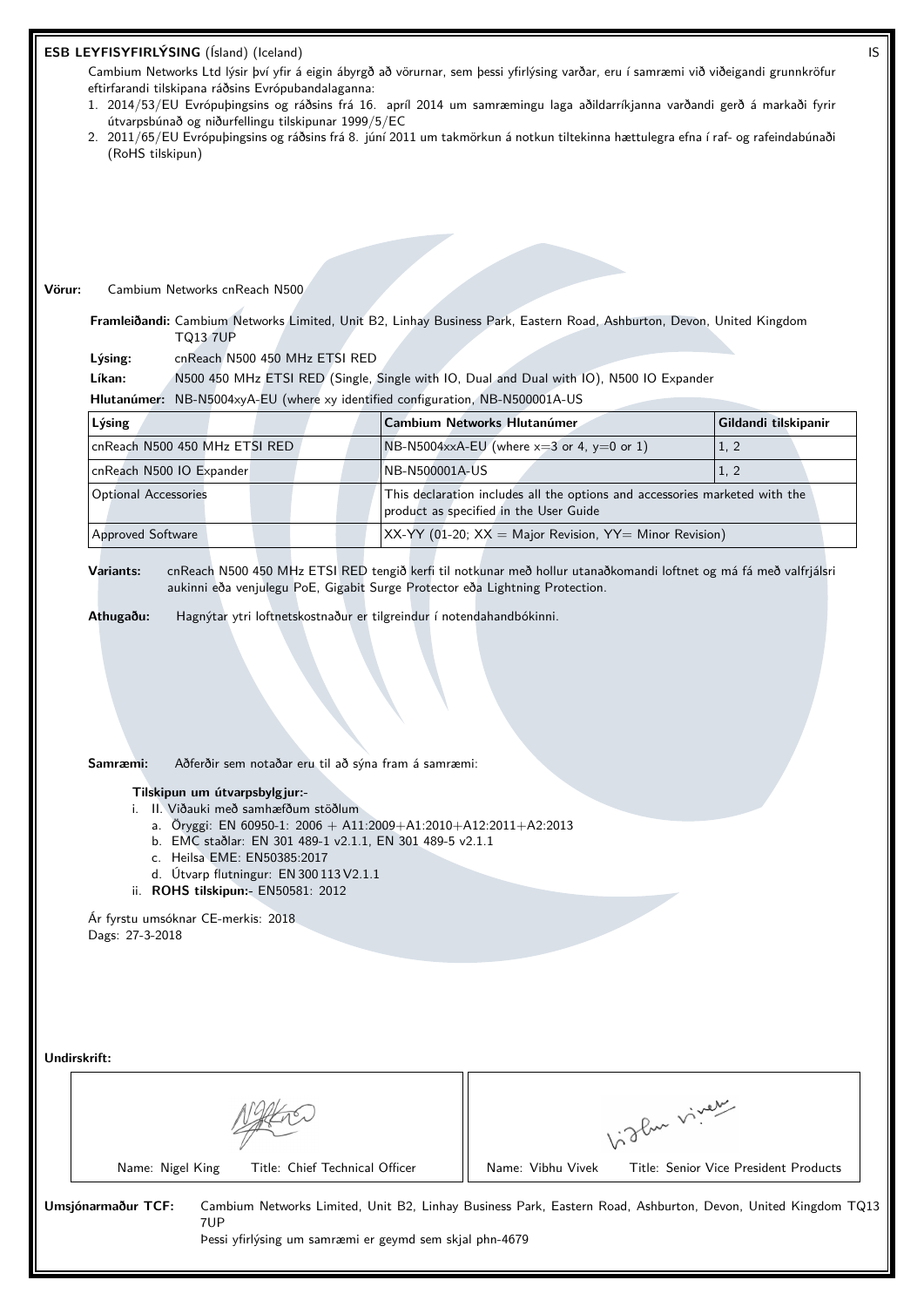|                                                                  | DEARBHÚ COMHLÁNÚ AN AE (Gaeilge) (Ireland)                                                                                                                                                                  |                                                                                                                                                                                                                                                                                                                                                 |                                                      | IE |
|------------------------------------------------------------------|-------------------------------------------------------------------------------------------------------------------------------------------------------------------------------------------------------------|-------------------------------------------------------------------------------------------------------------------------------------------------------------------------------------------------------------------------------------------------------------------------------------------------------------------------------------------------|------------------------------------------------------|----|
|                                                                  |                                                                                                                                                                                                             | Cambium Networks Ltd de réir a fhreagrachta amháin go gcomhlíonann na táirgí, lena mbaineann an dearbhú seo, na ceanglais<br>riachtanacha is infheidhme de Threoir (í) de chuid Chomhairle na gComhphobal Eorpach:<br>1. 2014/53/EU ó Pharlaimint na hEorpa agus ón gComhairle an 16 Aibreán 2014 maidir le comhchuibhiú dhlíthe na mBallstát a |                                                      |    |
|                                                                  | áirithe i dtrealamh leictreach agus leictreonach (Treoir RoHS)                                                                                                                                              | bhaineann le trealamh raidió a chur ar fáil ar an margadh agus lena n-aisghairtear Treoir 1999/5/EC<br>2. 2011/65/EU ó Pharlaimint na hEorpa agus ón gComhairle an 8 Meitheamh 2011 maidir le srianadh ar úsáid substaintí guaiseacha                                                                                                           |                                                      |    |
|                                                                  |                                                                                                                                                                                                             |                                                                                                                                                                                                                                                                                                                                                 |                                                      |    |
|                                                                  |                                                                                                                                                                                                             |                                                                                                                                                                                                                                                                                                                                                 |                                                      |    |
|                                                                  |                                                                                                                                                                                                             |                                                                                                                                                                                                                                                                                                                                                 |                                                      |    |
|                                                                  |                                                                                                                                                                                                             |                                                                                                                                                                                                                                                                                                                                                 |                                                      |    |
| Cambium Networks cnReach N500<br>Táirgí:                         |                                                                                                                                                                                                             |                                                                                                                                                                                                                                                                                                                                                 |                                                      |    |
| Déantóir:<br><b>TO13 7UP</b>                                     |                                                                                                                                                                                                             | Cambium Networks Limited, Unit B2, Linhay Business Park, Eastern Road, Ashburton, Devon, United Kingdom                                                                                                                                                                                                                                         |                                                      |    |
| Cur síos:                                                        | cnReach N500 450 MHz ETSI RED                                                                                                                                                                               |                                                                                                                                                                                                                                                                                                                                                 |                                                      |    |
| Mionsamhail:                                                     |                                                                                                                                                                                                             | N500 450 MHz ETSI RED (Single, Single with IO, Dual and Dual with IO), N500 IO Expander                                                                                                                                                                                                                                                         |                                                      |    |
|                                                                  |                                                                                                                                                                                                             | Uimhreacha cuid: NB-N5004xyA-EU (where xy identified configuration, NB-N500001A-US                                                                                                                                                                                                                                                              |                                                      |    |
| Cur síos                                                         |                                                                                                                                                                                                             | Cambium Networks Uimhreacha cuid                                                                                                                                                                                                                                                                                                                | Treoracha Infheidhme                                 |    |
| cnReach N500 450 MHz ETSI RED                                    |                                                                                                                                                                                                             | NB-N5004xxA-EU (where $x=3$ or 4, $y=0$ or 1)                                                                                                                                                                                                                                                                                                   | 1, 2                                                 |    |
| cnReach N500 IO Expander                                         |                                                                                                                                                                                                             | NB-N500001A-US                                                                                                                                                                                                                                                                                                                                  | 1, 2                                                 |    |
| <b>Optional Accessories</b>                                      |                                                                                                                                                                                                             | This declaration includes all the options and accessories marketed with the<br>product as specified in the User Guide                                                                                                                                                                                                                           |                                                      |    |
| Approved Software                                                |                                                                                                                                                                                                             | $XX-YY$ (01-20; $XX =$ Major Revision, $YY =$ Minor Revision)                                                                                                                                                                                                                                                                                   |                                                      |    |
|                                                                  |                                                                                                                                                                                                             |                                                                                                                                                                                                                                                                                                                                                 |                                                      |    |
| Athruithe:                                                       |                                                                                                                                                                                                             | Córas cónascaithe cnReach N500 450 MHz ETSI RED le húsáid le Antennas Tiomanta Seachtracha agus féadfar PoE<br>Feabhsaithe nó Caighdeánach Roghnach, Gigabit Surge Protector nó Cosaint Lightning roghnach a sholáthar.                                                                                                                         |                                                      |    |
| Comhréireacht:<br>Treoir Trealamh Raidió:-                       | Modhanna a úsáidtear chun comhréireacht a léiriú:                                                                                                                                                           |                                                                                                                                                                                                                                                                                                                                                 |                                                      |    |
| ii. RoHS Treoir:- EN50581: 2012                                  | i. larscríbhinn II ag baint úsáide as caighdeáin chomhchuibhithe<br>b. Caighdeáin EMC: EN 301 489-1 v2.1.1, EN 301 489-5 v2.1.1<br>c. EME Sláinte: EN50385:2017<br>d. Feidhmíocht raidió: EN 300 113 V2.1.1 | a. Sábháilteacht: EN 60950-1: 2006 + A11:2009+A1:2010+A12:2011+A2:2013                                                                                                                                                                                                                                                                          |                                                      |    |
| Bliain an chéad iarratais ar an marc CE: 2018<br>Dáta: 27-3-2018 |                                                                                                                                                                                                             |                                                                                                                                                                                                                                                                                                                                                 |                                                      |    |
|                                                                  |                                                                                                                                                                                                             |                                                                                                                                                                                                                                                                                                                                                 |                                                      |    |
|                                                                  |                                                                                                                                                                                                             |                                                                                                                                                                                                                                                                                                                                                 |                                                      |    |
|                                                                  |                                                                                                                                                                                                             |                                                                                                                                                                                                                                                                                                                                                 |                                                      |    |
|                                                                  |                                                                                                                                                                                                             |                                                                                                                                                                                                                                                                                                                                                 |                                                      |    |
|                                                                  |                                                                                                                                                                                                             |                                                                                                                                                                                                                                                                                                                                                 |                                                      |    |
|                                                                  |                                                                                                                                                                                                             |                                                                                                                                                                                                                                                                                                                                                 |                                                      |    |
|                                                                  |                                                                                                                                                                                                             |                                                                                                                                                                                                                                                                                                                                                 |                                                      |    |
| Sínithe:<br>Name: Nigel King                                     | Title: Chief Technical Officer                                                                                                                                                                              | Name: Vibhu Vivek                                                                                                                                                                                                                                                                                                                               | Light viver<br>Title: Senior Vice President Products |    |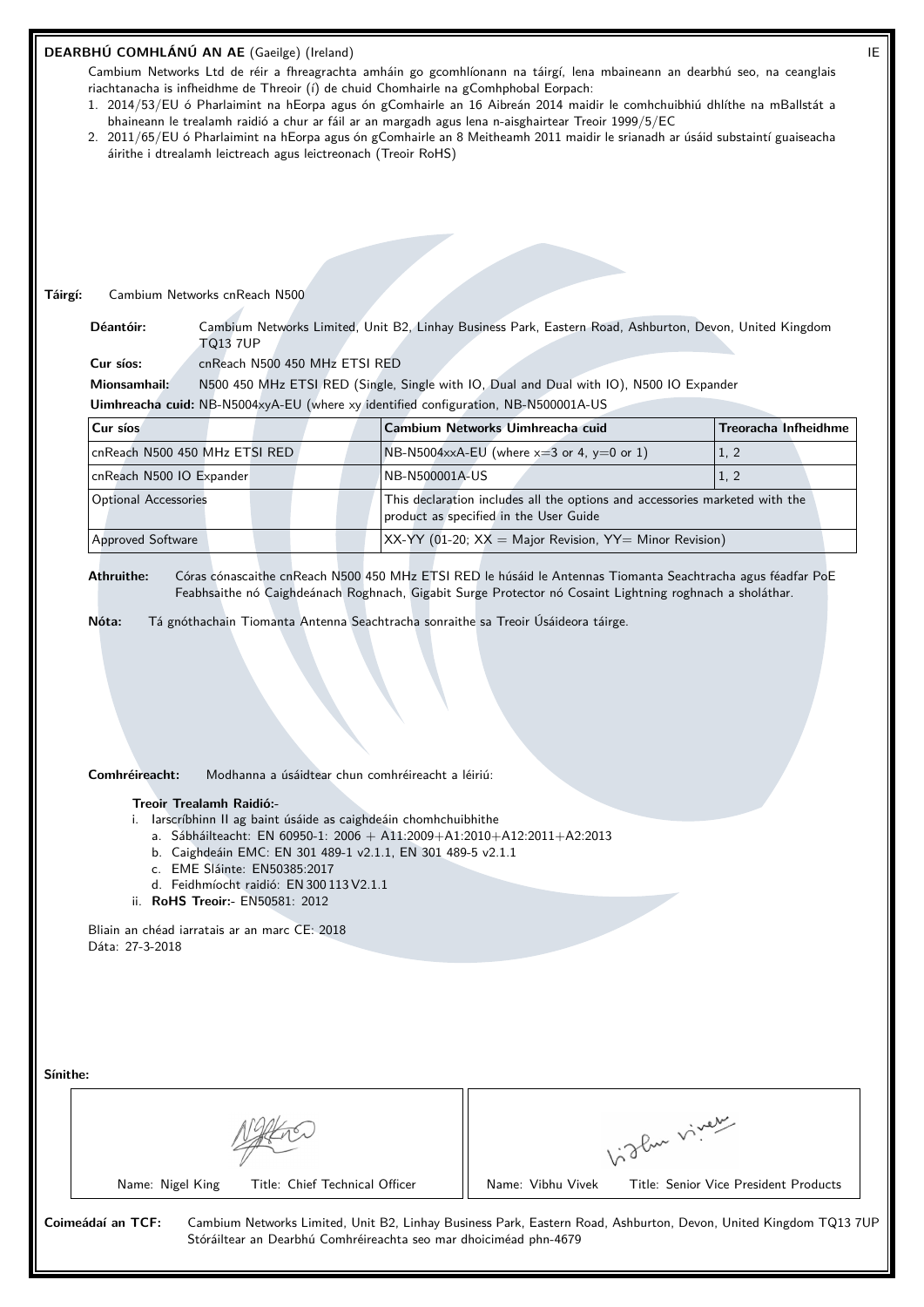## **DICHIARAZIONE DI CONFORMITÀ DELL'UE** (Italiano) (Italy) IT

Cambium Networks Ltd dichiara sotto la sua esclusiva responsabilità che i prodotti ai quali si riferisce la presente dichiarazione sono conformi ai requisiti essenziali applicabili della seguente Direttiva del Consiglio delle Comunità europee:

- 1. 2014/53/EU del Parlamento europeo e del Consiglio, del 16 aprile 2014, sull'armonizzazione delle legislazioni degli Stati membri relative alla messa a disposizione sul mercato di apparecchiature radio e che abroga la direttiva 1999/5/CE
- 2. 2011/65/EU del Parlamento europeo e del Consiglio, dell'8 giugno 2011, sulla restrizione dell'uso di determinate sostanze pericolose nelle apparecchiature elettriche ed elettroniche (direttiva RoHS)

## **Prodotti:** Cambium Networks cnReach N500

**Fabbricante:** Cambium Networks Limited, Unit B2, Linhay Business Park, Eastern Road, Ashburton, Devon, United Kingdom TQ13 7UP

**Descrizione:** cnReach N500 450 MHz ETSI RED

**Modello:** N500 450 MHz ETSI RED (Single, Single with IO, Dual and Dual with IO), N500 IO Expander

**Numeri di parte:** NB-N5004xyA-EU (where xy identified configuration, NB-N500001A-US

| <b>Descrizione</b>            | Cambium Networks Numeri di parte                                                                                      | Direttive applicabili |
|-------------------------------|-----------------------------------------------------------------------------------------------------------------------|-----------------------|
| cnReach N500 450 MHz ETSI RED | $N$ B-N5004xxA-EU (where $x=3$ or 4, $y=0$ or 1)                                                                      | 1, 2                  |
| cnReach N500 IO Expander      | NB-N500001A-US                                                                                                        | 1, 2                  |
| <b>Optional Accessories</b>   | This declaration includes all the options and accessories marketed with the<br>product as specified in the User Guide |                       |
| <b>Approved Software</b>      | $\vert$ XX-YY (01-20; XX = Major Revision, YY= Minor Revision)                                                        |                       |

**Varianti:** Il cnReach N500 450 MHz ETSI RED sistema di connessione per l'uso con antenne esterne dedicate e può essere fornito con PoE Enhanced o Standard, Gigabit Surge Protector o Lightning Protection.

**Nota:** I guadagni dell'antenna esterna dedicati sono specificati nella Guida per l'utente del prodotto.

# **Conformità:** Metodi usati per dimostrare la conformità:

## **Direttiva sulle apparecchiature radio:-**

- i. Allegato II utilizzando norme armonizzate
	- a. Sicurezza: EN 60950-1: 2006 + A11:2009+A1:2010+A12:2011+A2:2013
	- b. Standard EMC: EN 301 489-1 v2.1.1, EN 301 489-5 v2.1.1
	- c. Salute: EN50385:2017
	- d. Prestazione radio: EN 300 113 V2.1.1
- ii. **Direttiva ROHS:-** EN50581: 2012

Anno della prima applicazione del marchio CE: 2018 Datato: 27-3-2018

| Firme:           |                  |                                                                         |                   |                                                                                                                  |
|------------------|------------------|-------------------------------------------------------------------------|-------------------|------------------------------------------------------------------------------------------------------------------|
|                  |                  |                                                                         | 1. The viver      |                                                                                                                  |
|                  | Name: Nigel King | Title: Chief Technical Officer                                          | Name: Vibhu Vivek | Title: Senior Vice President Products                                                                            |
| Custode del TCF: |                  | Questa Dichiarazione di conformità è archiviata come documento phn-4679 |                   | Cambium Networks Limited, Unit B2, Linhay Business Park, Eastern Road, Ashburton, Devon, United Kingdom TQ13 7UP |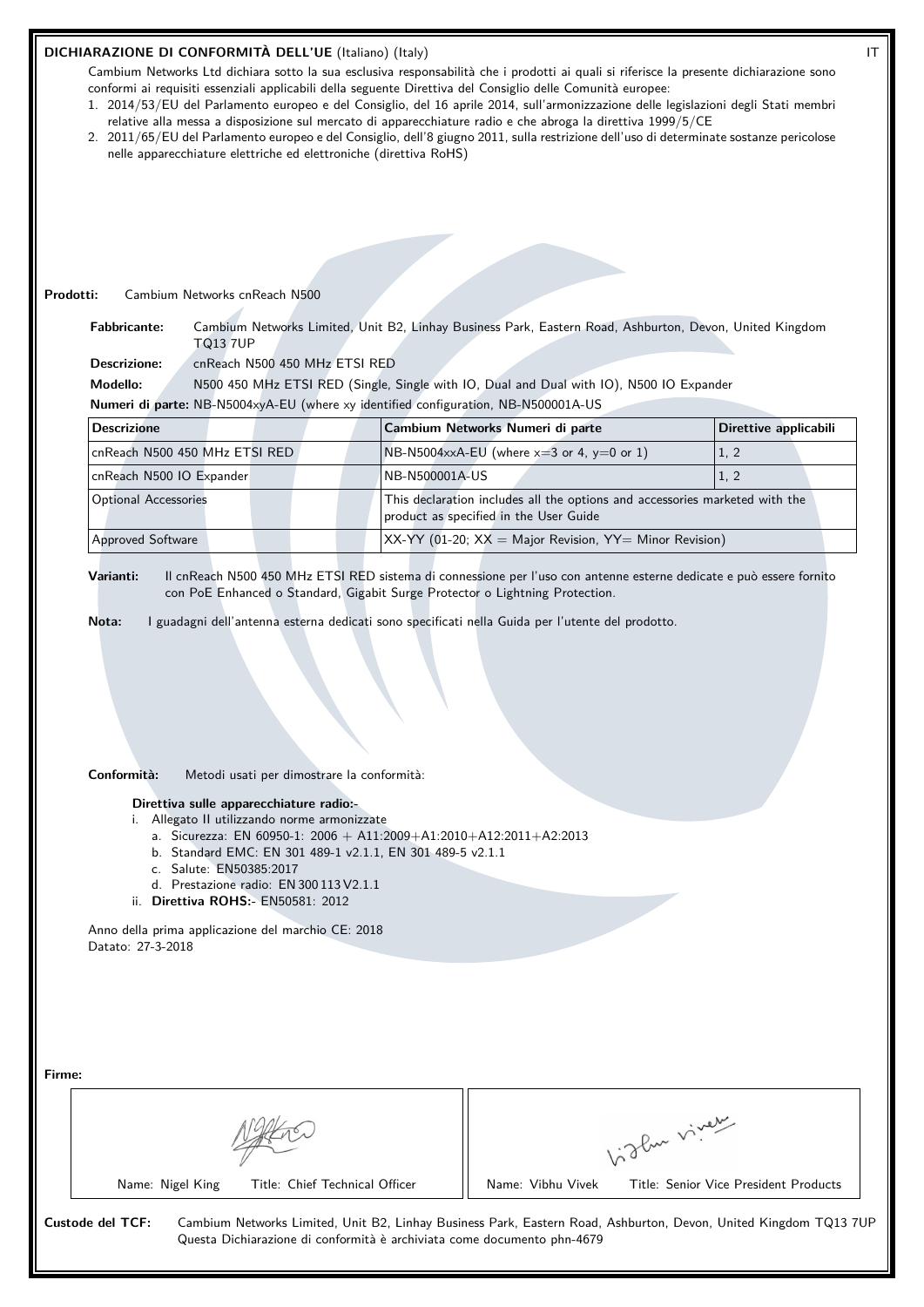## **ES ATBILSTĪBAS DEKLARĀCIJA** (Lettneska) (Latvia) LV

Cambium Networks Ltd ar pilnu atbildību paziņo, ka produkti, uz kuriem attiecas šī deklarācija, atbilst piemērojamajām Eiropas Kopienu Padomes (-u) direktīvas (-u) pamatprasībām:

- 1. 2014/53/EU Eiropas Parlamenta un Padomes Lēmums (2014. gada 16. aprīlis) par dalībvalstu tiesību aktu saskaņošanu attiecībā uz radioiekārtu pieejamību tirgū un Direktīvas atcelšanu 1999/5/EC
- 2. 2011/65/EU Eiropas Parlamenta un Padomes Regula (2011. gada 8. jūnijs) par dažu bīstamu vielu izmantošanas ierobežošanu elektriskās un elektroniskās iekārtās (RoHS direktīva)

#### **Produkti:** Cambium Networks cnReach N500

**Ražotājs:** Cambium Networks Limited, Unit B2, Linhay Business Park, Eastern Road, Ashburton, Devon, United Kingdom TQ13 7UP

**Apraksts:** cnReach N500 450 MHz ETSI RED

**Modelis:** N500 450 MHz ETSI RED (Single, Single with IO, Dual and Dual with IO), N500 IO Expander

**Daļas numuri:** NB-N5004xyA-EU (where xy identified configuration, NB-N500001A-US

| <b>Apraksts</b>               | Cambium Networks Dalas numuri                                                                                         | Piemērojamās<br>direktīvas |  |
|-------------------------------|-----------------------------------------------------------------------------------------------------------------------|----------------------------|--|
| cnReach N500 450 MHz ETSI RED | $N\text{B-N5004} \times A$ -EU (where $x=3$ or 4, $y=0$ or 1)                                                         | 1, 2                       |  |
| cnReach N500 IO Expander      | NB-N500001A-US                                                                                                        | 1, 2                       |  |
| <b>Optional Accessories</b>   | This declaration includes all the options and accessories marketed with the<br>product as specified in the User Guide |                            |  |
| <b>Approved Software</b>      | $XX-YY$ (01-20; $XX =$ Major Revision, $YY =$ Minor Revision)                                                         |                            |  |

**Varianti:** cnReach N500 450 MHz ETSI RED savienojuma sistēma, kas paredzēta izmantošanai ar speciālām ārējām antenām, un tā var tikt piegādāta ar papildus uzlabotu vai standarta PoE, Gigabit pārsprieguma aizsargu vai zibensaizsardzību.

**Piezīme:** Īpašie ārējās antenas ieguvumi ir norādīti produkta lietotāja rokasgrāmatā.

#### **Atbilstība:** Metodes, ko izmanto, lai pierādītu atbilstību:

#### **Radioiekārtu direktīva:-**

- i. II pielikums, izmantojot saskaņotus standartus
	- a. Drošība: EN 60950-1: 2006 + A11:2009+A1:2010+A12:2011+A2:2013
	- b. EMC standarti: EN 301 489-1 v2.1.1, EN 301 489-5 v2.1.1
	- c. Veselība EME: EN50385:2017
	- d. Radio veikums: EN 300 113 V2.1.1
- ii. **ROHS direktīva:-** EN50581: 2012

CE marķējuma pirmās piemērošanas gads: 2018 Datēts: 27-3-2018

| Paraksti: |                |                  |                                                                 |                   |                                                                                                                  |
|-----------|----------------|------------------|-----------------------------------------------------------------|-------------------|------------------------------------------------------------------------------------------------------------------|
|           |                |                  | 1. The viver                                                    |                   |                                                                                                                  |
|           |                | Name: Nigel King | Title: Chief Technical Officer                                  | Name: Vibhu Vivek | Title: Senior Vice President Products                                                                            |
|           | TCF glabātājs: |                  | Šī atbilstības deklarācija tiek saglabāta kā dokuments phn-4679 |                   | Cambium Networks Limited, Unit B2, Linhay Business Park, Eastern Road, Ashburton, Devon, United Kingdom TQ13 7UP |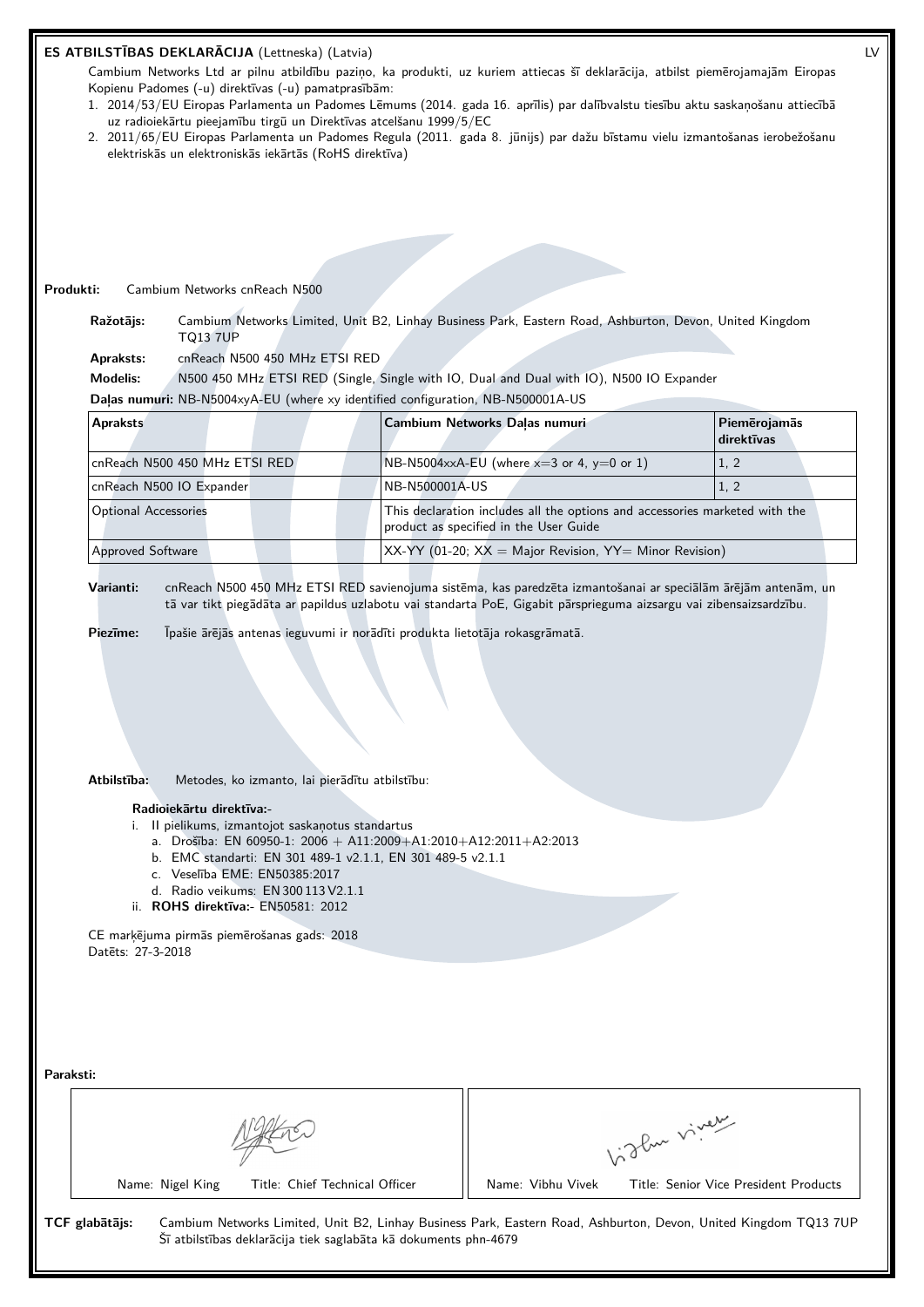|          | ES ATITIKTIES DEKLARACIJA (Litháíska) (Lithuania)<br>Cambium Networks Ltd su visa atsakomybe, deklaruoja, kad gaminiai, kuriems ši deklaracija yra susiję, atitinka esminius šios direktyvos<br>(-y) Europos Bendrijy Tarybos:<br>1. 2014/53/EU 2014 m. balandžio 16 d. Europos Parlamento ir Tarybos direktyva dėl valstybių narių įstatymų, susijusių su radijo<br>ryšio įrenginių tiekimu rinkai, suderinimo, panaikinanti direktyvą 1999/5/EC<br>2. 2011/65/EU 2011 m. birželio 8 d. Europos Parlamento ir Tarybos reglamentas dėl tam tikrų pavojingų medžiagų naudojimo<br>elektros ir elektroninėje įrangoje apribojimo (Pavojingų medžiagų naudojimo apribojimo direktyva)<br>Cambium Networks cnReach N500<br>Produktai:<br>Cambium Networks Limited, Unit B2, Linhay Business Park, Eastern Road, Ashburton, Devon, United Kingdom<br>Gamintojas: |                                |                |                                                                                                                       |              |                                       | LT |
|----------|-------------------------------------------------------------------------------------------------------------------------------------------------------------------------------------------------------------------------------------------------------------------------------------------------------------------------------------------------------------------------------------------------------------------------------------------------------------------------------------------------------------------------------------------------------------------------------------------------------------------------------------------------------------------------------------------------------------------------------------------------------------------------------------------------------------------------------------------------------------|--------------------------------|----------------|-----------------------------------------------------------------------------------------------------------------------|--------------|---------------------------------------|----|
|          | <b>TQ13 7UP</b><br>Apibūdinimas:<br><b>Modelis:</b>                                                                                                                                                                                                                                                                                                                                                                                                                                                                                                                                                                                                                                                                                                                                                                                                         | cnReach N500 450 MHz ETSI RED  |                | N500 450 MHz ETSI RED (Single, Single with IO, Dual and Dual with IO), N500 IO Expander                               |              |                                       |    |
|          | Dalies numeriai: NB-N5004xyA-EU (where xy identified configuration, NB-N500001A-US                                                                                                                                                                                                                                                                                                                                                                                                                                                                                                                                                                                                                                                                                                                                                                          |                                |                |                                                                                                                       |              |                                       |    |
|          | Apibūdinimas                                                                                                                                                                                                                                                                                                                                                                                                                                                                                                                                                                                                                                                                                                                                                                                                                                                |                                |                | Cambium Networks Dalies numeriai                                                                                      |              | Taikomos direktyvos                   |    |
|          | cnReach N500 450 MHz ETSI RED                                                                                                                                                                                                                                                                                                                                                                                                                                                                                                                                                                                                                                                                                                                                                                                                                               |                                |                | NB-N5004xxA-EU (where $x=3$ or 4, $y=0$ or 1)                                                                         |              | 1, 2                                  |    |
|          | cnReach N500 IO Expander                                                                                                                                                                                                                                                                                                                                                                                                                                                                                                                                                                                                                                                                                                                                                                                                                                    |                                | NB-N500001A-US |                                                                                                                       |              | 1, 2                                  |    |
|          | <b>Optional Accessories</b>                                                                                                                                                                                                                                                                                                                                                                                                                                                                                                                                                                                                                                                                                                                                                                                                                                 |                                |                | This declaration includes all the options and accessories marketed with the<br>product as specified in the User Guide |              |                                       |    |
|          | Approved Software                                                                                                                                                                                                                                                                                                                                                                                                                                                                                                                                                                                                                                                                                                                                                                                                                                           |                                |                | XX-YY (01-20; $XX =$ Major Revision, YY= Minor Revision)                                                              |              |                                       |    |
|          | tiekiama su papildomu "Enhanced" arba "Standard" PoE, "Gigabit Surge Protector" arba "Lightning Protection".<br>Pastaba:<br>Skirtos išorinės antenos pelnas yra nurodytas produkto vartotojo vadove.<br>Atitiktis:<br>Atitikties įrodymui taikomi metodai:<br><b>Radio Equipment Directive:-</b><br>i. Il priedas, kuriame naudojami suderinti standartai<br>a. Saugumas: EN 60950-1: 2006 + A11:2009+A1:2010+A12:2011+A2:2013<br>b. EMC standartai: EN 301 489-1 v2.1.1, EN 301 489-5 v2.1.1<br>c. Sveikata EME: EN50385:2017<br>d. Radijo veikimas: EN 300 113 V2.1.1<br>ii. ROHS direktyva:- EN50581: 2012<br>CE ženklo pirmojo taikymo metai: 2018<br>Data: 27-3-2018                                                                                                                                                                                   |                                |                |                                                                                                                       |              |                                       |    |
| Parašai: | Name: Nigel King                                                                                                                                                                                                                                                                                                                                                                                                                                                                                                                                                                                                                                                                                                                                                                                                                                            | Title: Chief Technical Officer |                | Name: Vibhu Vivek                                                                                                     | Vidley vivey | Title: Senior Vice President Products |    |
|          | Cambium Networks Limited, Unit B2, Linhay Business Park, Eastern Road, Ashburton, Devon, United Kingdom TQ13 7UP<br>TCF valdytojas:<br>Ši atitikties deklaracija saugoma kaip dokumentas phn-4679                                                                                                                                                                                                                                                                                                                                                                                                                                                                                                                                                                                                                                                           |                                |                |                                                                                                                       |              |                                       |    |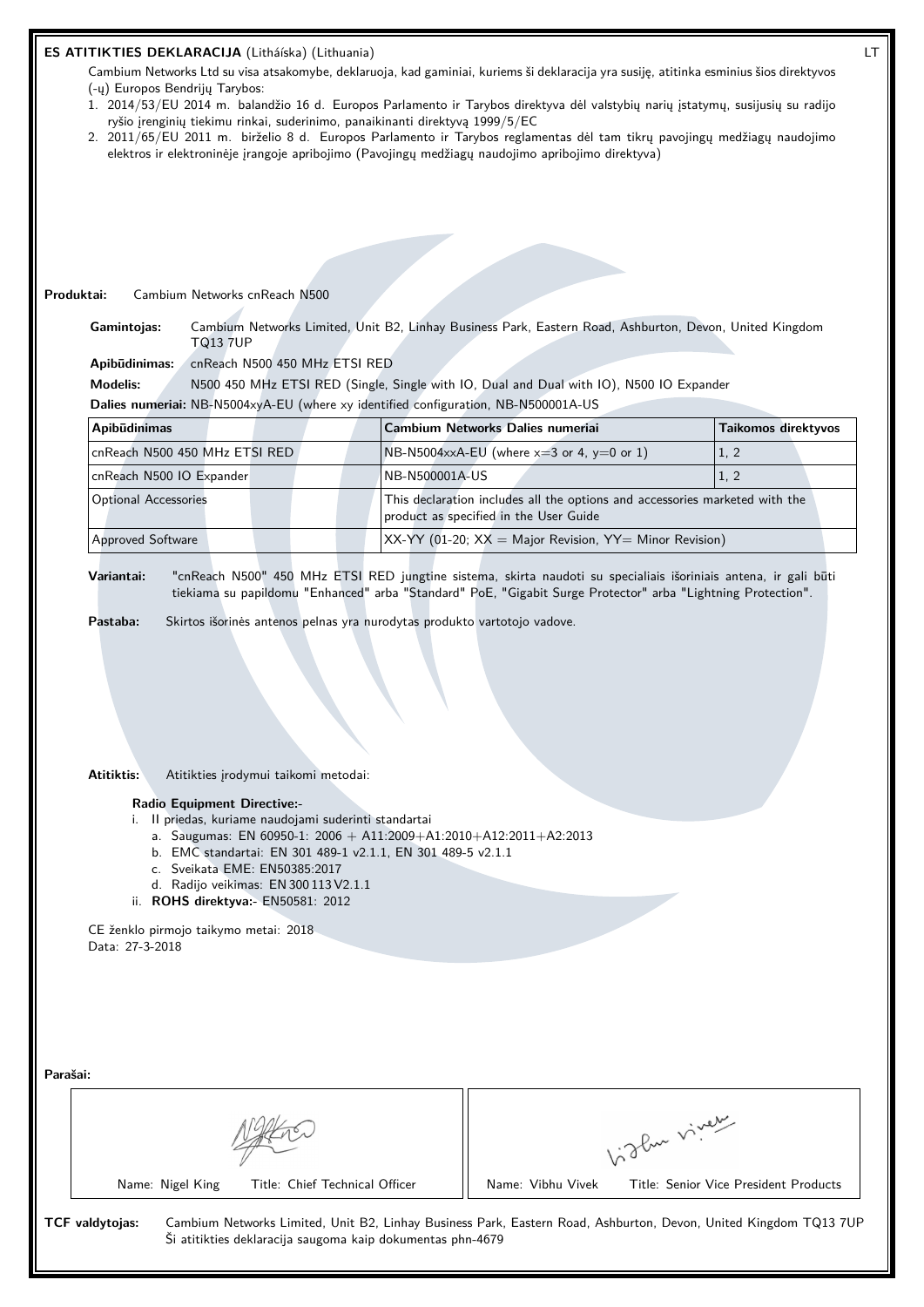## **DIKJARAZZJONI TA 'KONFORMITÀ TA' L-UE** (Maltneska) (Malta) MT

Cambium Networks Ltd tiddikjara taħt ir-responsabbiltà unika tagħha li l-prodotti, li magħhom tirrelata din id-dikjarazzjoni, jikkonformaw mar-rekwiżiti essenzjali applikabbli tad-Direttiva (jiet) li ġejja tal-Kunsill tal-Komunitajiet Ewropej:

- 1. 2014/53/EU tal-Parlament Ewropew u tal-Kunsill tas-16 ta 'April 2014 dwar l-armonizzazzjoni tal-liġijiet tal-Istati Membri relatati mat-tqegħid fis-suq ta' tagħmir tar-radju u li tħassar id-Direttiva 1999/5/EC
- 2. 2011/65/EU tal-Parlament Ewropew u tal-Kunsill tat-8 ta 'Ġunju 2011 dwar ir-restrizzjoni tal-użu ta' ċerti sustanzi perikolużi fit-tagħmir elettriku u elettroniku (Direttiva RoHS)

#### **Prodotti:** Cambium Networks cnReach N500

**Fabbrikant:** Cambium Networks Limited, Unit B2, Linhay Business Park, Eastern Road, Ashburton, Devon, United Kingdom TQ13 7UP

**Deskrizzjoni:** cnReach N500 450 MHz ETSI RED

**Mudell:** N500 450 MHz ETSI RED (Single, Single with IO, Dual and Dual with IO), N500 IO Expander

**Numri ta 'parti:** NB-N5004xyA-EU (where xy identified configuration, NB-N500001A-US

| Deskrizzjoni                  | Cambium Networks Numri ta 'parti                                                                                      | Direttivi applikabbli |
|-------------------------------|-----------------------------------------------------------------------------------------------------------------------|-----------------------|
| cnReach N500 450 MHz ETSI RED | NB-N5004xxA-EU (where $x=3$ or 4, $y=0$ or 1)                                                                         | 1, 2                  |
| cnReach N500 IO Expander      | NB-N500001A-US                                                                                                        | (1, 2)                |
| Optional Accessories          | This declaration includes all the options and accessories marketed with the<br>product as specified in the User Guide |                       |
| Approved Software             | $XX-YY$ (01-20; $XX =$ Major Revision, $YY =$ Minor Revision)                                                         |                       |

**Varjanti:** Is-sistema cnReach N500 450 MHz ETSI RED konnettorizzata għall-użu ma 'Antenni Esterni Dedikati u tista' tiġi fornuta b'PeE Protokol ta 'Viżi Miftuħa jew Standard Miftuħ, Gigabit jew Protezzjoni tas-Sajjetti.

**Nota:** Il-qligħ estern Dedikat ta 'l-antenna huwa speċifikat fil-Gwida ta' l-Utent tal-prodott.

| Konformità: |  | Metodi użati biex juru l-konformità: |
|-------------|--|--------------------------------------|
|             |  |                                      |

## **Direttiva dwar Tagħmir tar-Radju:-**

- i. Anness II bl-użu ta 'standards armonizzati
	- a. Sigurtà: EN 60950-1: 2006 + A11:2009+A1:2010+A12:2011+A2:2013
	- b. Standards EMC: EN 301 489-1 v2.1.1, EN 301 489-5 v2.1.1
	- c. Saħħa EME: EN50385:2017
	- d. Prestazzjoni tar-radju: EN 300 113 V2.1.1
- ii. **Id-Direttiva ROHS:-** EN50581: 2012

Sena ta 'l-ewwel applikazzjoni tal-marka CE: 2018 Datata: 27-3-2018

| Firem:                                                                                                  |                                                                                                              |
|---------------------------------------------------------------------------------------------------------|--------------------------------------------------------------------------------------------------------------|
|                                                                                                         | 1. Then viver                                                                                                |
| Title: Chief Technical Officer<br>Name: Nigel King                                                      | Name: Vibhu Vivek<br>Title: Senior Vice President Products                                                   |
| Konservatur tat-TCF:<br>7UP<br>Din id-Dikjarazzjoni ta 'Konformità hija mahzuna bhala dokument phn-4679 | Cambium Networks Limited, Unit B2, Linhay Business Park, Eastern Road, Ashburton, Devon, United Kingdom TQ13 |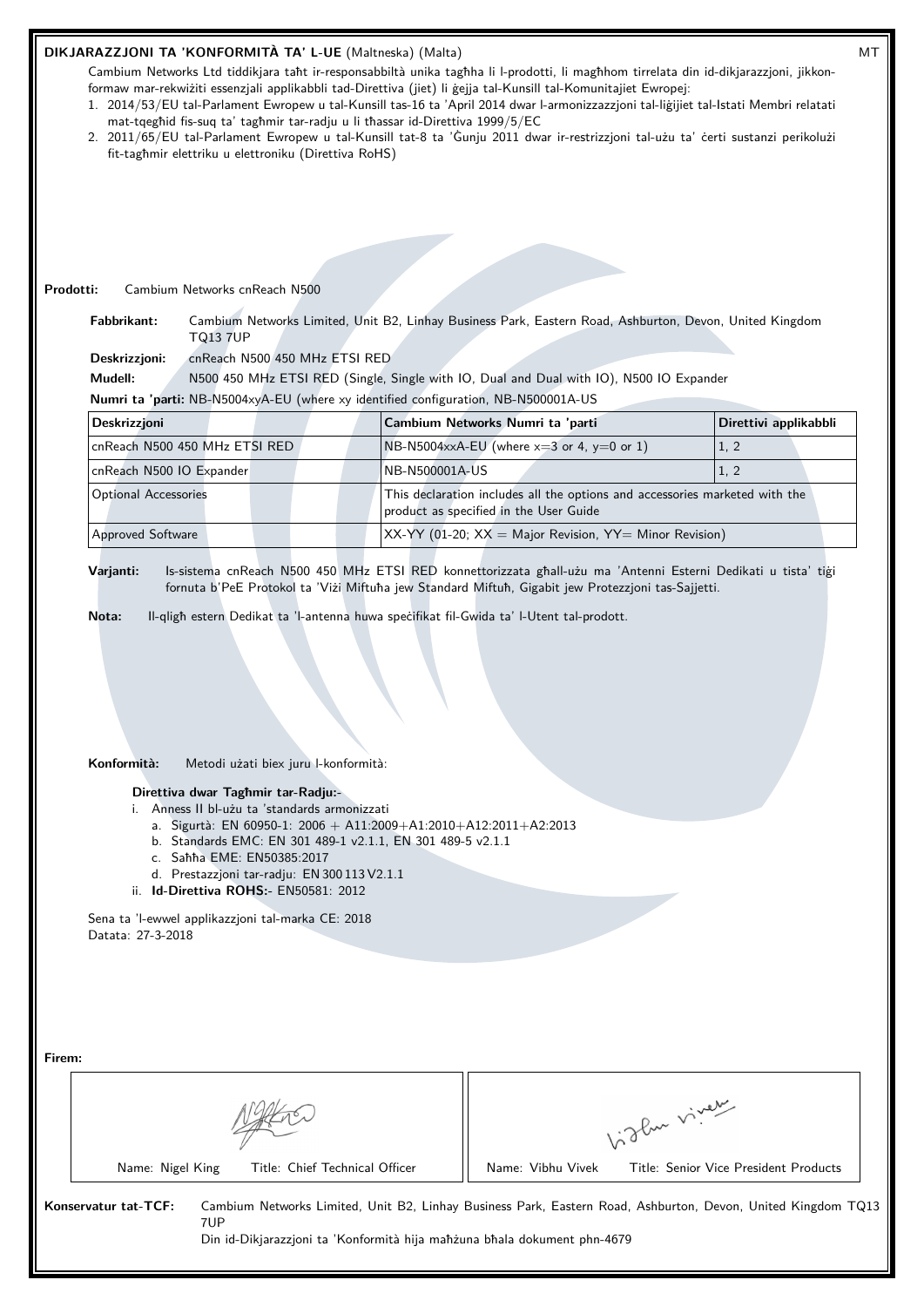|                 | EU-VERKLARING VAN OVEREENSTEMMING (Nederlands)<br>Cambium Networks Ltd verklaart op eigen verantwoordelijkheid dat de producten waarop deze verklaring betrekking heeft, voldoen<br>aan de toepasselijke essentiële eisen van de volgende richtlijn (en) van de Raad van de Europese Gemeenschappen:<br>1. 2014/53/EU van het Europees Parlement en de Raad van 16 april 2014 betreffende de harmonisatie van de wetgevingen van de<br>lidstaten inzake het op de markt aanbieden van radioapparatuur en tot intrekking van Richtlijn 1999/5/EC<br>2. 2011/65/EU van het Europees Parlement en de Raad van 8 juni 2011 betreffende de beperking van het gebruik van bepaalde<br>gevaarlijke stoffen in elektrische en elektronische apparatuur (RoHS-richtlijn) |                                                                                                                                                                                                      |                                |                                                            |                                                                                                                                                                                     |              | <b>NL</b>                             |  |
|-----------------|-----------------------------------------------------------------------------------------------------------------------------------------------------------------------------------------------------------------------------------------------------------------------------------------------------------------------------------------------------------------------------------------------------------------------------------------------------------------------------------------------------------------------------------------------------------------------------------------------------------------------------------------------------------------------------------------------------------------------------------------------------------------|------------------------------------------------------------------------------------------------------------------------------------------------------------------------------------------------------|--------------------------------|------------------------------------------------------------|-------------------------------------------------------------------------------------------------------------------------------------------------------------------------------------|--------------|---------------------------------------|--|
| Producten:      |                                                                                                                                                                                                                                                                                                                                                                                                                                                                                                                                                                                                                                                                                                                                                                 | Cambium Networks cnReach N500                                                                                                                                                                        |                                |                                                            |                                                                                                                                                                                     |              |                                       |  |
|                 | Fabrikant:                                                                                                                                                                                                                                                                                                                                                                                                                                                                                                                                                                                                                                                                                                                                                      | Kingdom TQ13 7UP                                                                                                                                                                                     |                                |                                                            | Cambium Networks Limited, Unit B2, Linhay Business Park, Eastern Road, Ashburton, Devon, United                                                                                     |              |                                       |  |
|                 | <b>Beschrijving:</b>                                                                                                                                                                                                                                                                                                                                                                                                                                                                                                                                                                                                                                                                                                                                            | cnReach N500 450 MHz ETSI RED                                                                                                                                                                        |                                |                                                            |                                                                                                                                                                                     |              |                                       |  |
|                 | Model:                                                                                                                                                                                                                                                                                                                                                                                                                                                                                                                                                                                                                                                                                                                                                          |                                                                                                                                                                                                      |                                |                                                            | N500 450 MHz ETSI RED (Single, Single with IO, Dual and Dual with IO), N500 IO Expander<br>Onderdeelnummers: NB-N5004xyA-EU (where xy identified configuration, NB-N500001A-US      |              |                                       |  |
|                 | <b>Beschrijving</b>                                                                                                                                                                                                                                                                                                                                                                                                                                                                                                                                                                                                                                                                                                                                             |                                                                                                                                                                                                      |                                |                                                            | <b>Cambium Networks Onderdeelnummers</b>                                                                                                                                            |              | <b>Toepasselijke</b><br>richtlijnen   |  |
|                 | cnReach N500 450 MHz ETSI RED                                                                                                                                                                                                                                                                                                                                                                                                                                                                                                                                                                                                                                                                                                                                   |                                                                                                                                                                                                      |                                |                                                            | NB-N5004xxA-EU (where $x=3$ or 4, $y=0$ or 1)                                                                                                                                       |              | 1, 2                                  |  |
|                 | cnReach N500 IO Expander                                                                                                                                                                                                                                                                                                                                                                                                                                                                                                                                                                                                                                                                                                                                        |                                                                                                                                                                                                      |                                | NB-N500001A-US                                             |                                                                                                                                                                                     |              | 1, 2                                  |  |
|                 | <b>Optional Accessories</b>                                                                                                                                                                                                                                                                                                                                                                                                                                                                                                                                                                                                                                                                                                                                     |                                                                                                                                                                                                      |                                |                                                            | This declaration includes all the options and accessories marketed with the<br>product as specified in the User Guide                                                               |              |                                       |  |
|                 | <b>Approved Software</b>                                                                                                                                                                                                                                                                                                                                                                                                                                                                                                                                                                                                                                                                                                                                        |                                                                                                                                                                                                      |                                |                                                            | $XX-YY$ (01-20; $XX =$ Major Revision, $YY =$ Minor Revision)                                                                                                                       |              |                                       |  |
|                 |                                                                                                                                                                                                                                                                                                                                                                                                                                                                                                                                                                                                                                                                                                                                                                 |                                                                                                                                                                                                      |                                |                                                            |                                                                                                                                                                                     |              |                                       |  |
|                 | Conformiteit:                                                                                                                                                                                                                                                                                                                                                                                                                                                                                                                                                                                                                                                                                                                                                   |                                                                                                                                                                                                      |                                | Methoden die worden gebruikt om conformiteit aan te tonen: |                                                                                                                                                                                     |              |                                       |  |
|                 | Jaar van eerste toepassing van CE-markering: 2018<br>Verouderd: 27-3-2018                                                                                                                                                                                                                                                                                                                                                                                                                                                                                                                                                                                                                                                                                       | Richtlijn radioapparatuur:-<br>i. Bijlage II met behulp van geharmoniseerde normen<br>c. Gezondheid EME: EN50385:2017<br>d. Radioprestaties: EN 300 113 V2.1.1<br>ii. ROHS-richtlijn:- EN50581: 2012 |                                | b. EMC-normen: EN 301 489-1 v2.1.1, EN 301 489-5 v2.1.1    | a. Veiligheid: EN 60950-1: 2006 + A11:2009+A1:2010+A12:2011+A2:2013                                                                                                                 |              |                                       |  |
| Handtekeningen: |                                                                                                                                                                                                                                                                                                                                                                                                                                                                                                                                                                                                                                                                                                                                                                 |                                                                                                                                                                                                      |                                |                                                            |                                                                                                                                                                                     | Vidley viver |                                       |  |
|                 | Name: Nigel King                                                                                                                                                                                                                                                                                                                                                                                                                                                                                                                                                                                                                                                                                                                                                |                                                                                                                                                                                                      | Title: Chief Technical Officer |                                                            | Name: Vibhu Vivek                                                                                                                                                                   |              | Title: Senior Vice President Products |  |
|                 | Bewaarder van het TCF:                                                                                                                                                                                                                                                                                                                                                                                                                                                                                                                                                                                                                                                                                                                                          | 7UP                                                                                                                                                                                                  |                                |                                                            | Cambium Networks Limited, Unit B2, Linhay Business Park, Eastern Road, Ashburton, Devon, United Kingdom TQ13<br>Deze conformiteitsverklaring wordt opgeslagen als document phn-4679 |              |                                       |  |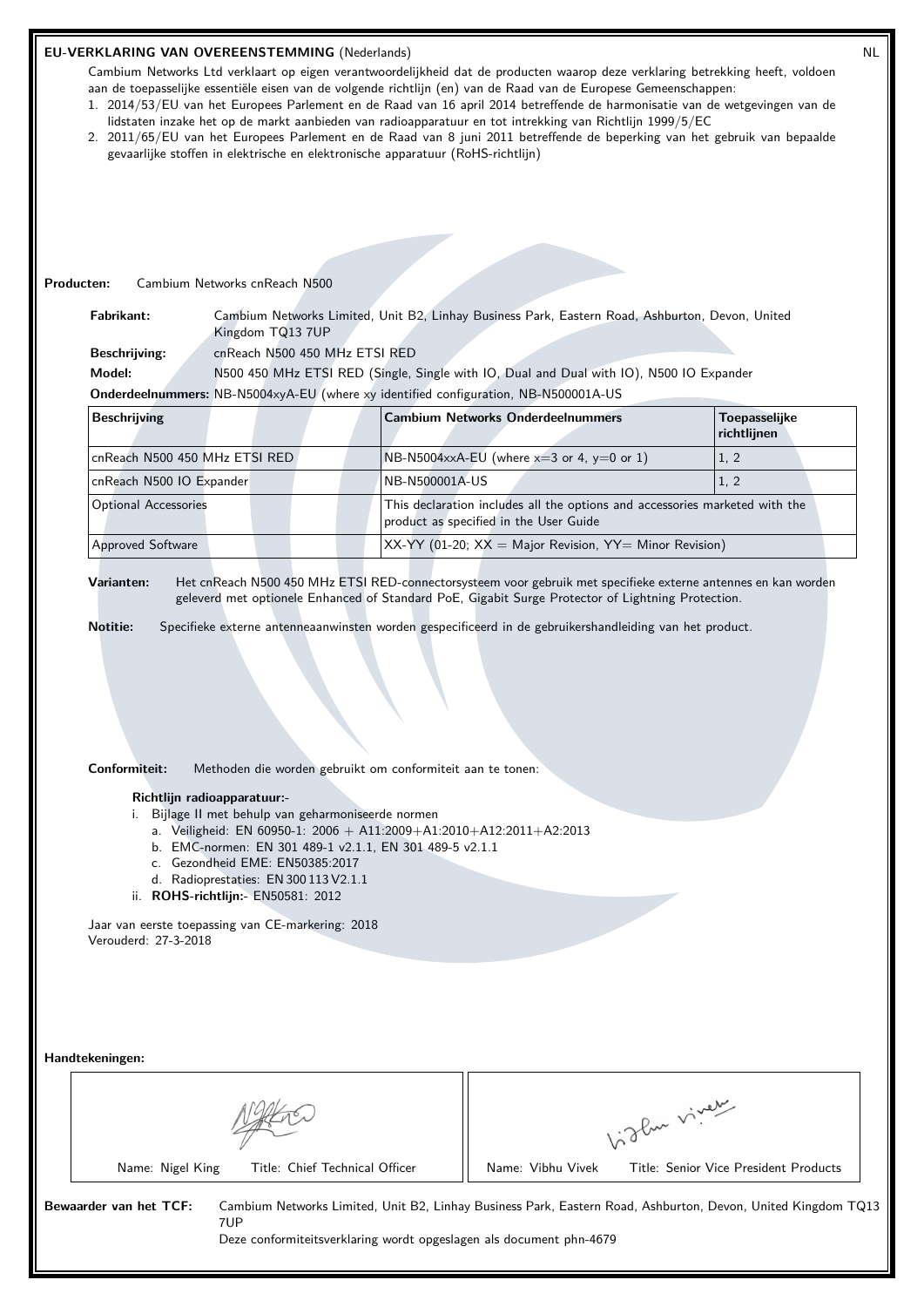| Produkter:                                                                         | elektronisk utstyr (RoHS-direktivet)<br>Cambium Networks cnReach N500                                   | kravene i følgende direktiv (er) av Rådet for De europeiske fellesskap:<br>geliggjøring på markedet av radioutstyr og opphevelse av direktiv 1999/5/EC                             | Cambium Networks Ltd erklærer på eget ansvar at produktene som denne erklæringen vedrører, overholder de gjeldende grunnleggende<br>1. 2014/53/EU av Europaparlamentet og Rådet av 16. april 2014 om harmonisering av medlemsstaternes lovgivning om tilgjen-<br>2. 2011/65/EU av Europaparlamentet og Rådet av 8. juni 2011 om begrensning av bruken av visse farlige stoffer i elektrisk og |              |                      |  |
|------------------------------------------------------------------------------------|---------------------------------------------------------------------------------------------------------|------------------------------------------------------------------------------------------------------------------------------------------------------------------------------------|-----------------------------------------------------------------------------------------------------------------------------------------------------------------------------------------------------------------------------------------------------------------------------------------------------------------------------------------------------------------------------------------------|--------------|----------------------|--|
| Produsent:                                                                         |                                                                                                         |                                                                                                                                                                                    | Cambium Networks Limited, Unit B2, Linhay Business Park, Eastern Road, Ashburton, Devon, United Kingdom                                                                                                                                                                                                                                                                                       |              |                      |  |
| <b>Beskrivelse:</b>                                                                | <b>TQ13 7UP</b><br>cnReach N500 450 MHz ETSI RED                                                        |                                                                                                                                                                                    |                                                                                                                                                                                                                                                                                                                                                                                               |              |                      |  |
| Modell:                                                                            |                                                                                                         |                                                                                                                                                                                    | N500 450 MHz ETSI RED (Single, Single with IO, Dual and Dual with IO), N500 IO Expander                                                                                                                                                                                                                                                                                                       |              |                      |  |
|                                                                                    |                                                                                                         |                                                                                                                                                                                    | Artikkelnummer: NB-N5004xyA-EU (where xy identified configuration, NB-N500001A-US                                                                                                                                                                                                                                                                                                             |              |                      |  |
| <b>Beskrivelse</b>                                                                 |                                                                                                         |                                                                                                                                                                                    | <b>Cambium Networks Artikkelnummer</b>                                                                                                                                                                                                                                                                                                                                                        |              | Gjeldende direktiver |  |
| cnReach N500 450 MHz ETSI RED                                                      |                                                                                                         |                                                                                                                                                                                    | NB-N5004xxA-EU (where $x=3$ or 4, $y=0$ or 1)                                                                                                                                                                                                                                                                                                                                                 |              | 1, 2                 |  |
| cnReach N500 IO Expander                                                           |                                                                                                         | NB-N500001A-US                                                                                                                                                                     |                                                                                                                                                                                                                                                                                                                                                                                               |              | 1, 2                 |  |
| <b>Optional Accessories</b>                                                        |                                                                                                         |                                                                                                                                                                                    | This declaration includes all the options and accessories marketed with the<br>product as specified in the User Guide                                                                                                                                                                                                                                                                         |              |                      |  |
| Approved Software<br>$XX-YY$ (01-20; $XX =$ Major Revision, $YY =$ Minor Revision) |                                                                                                         |                                                                                                                                                                                    |                                                                                                                                                                                                                                                                                                                                                                                               |              |                      |  |
| Varianter:<br>Merk:                                                                |                                                                                                         | Dedikert ekstern antenne gevinster er spesifisert i produktets brukerhåndbok.                                                                                                      | cnReach N500 450 MHz ETSI RED-konnektoreringssystem for bruk med dedikerte eksterne antenner og kan leveres<br>med valgfri forbedret eller standard PoE, Gigabit Surge Protector eller Lynbeskyttelse.                                                                                                                                                                                        |              |                      |  |
| Overensstemmelse:<br>Direktiv om radioutstyr:-                                     | i. Vedlegg II ved bruk av harmoniserte standarder                                                       | Metoder som brukes til å demonstrere samsvar:<br>a. Sikkerhet: EN 60950-1: 2006 + A11:2009+A1:2010+A12:2011+A2:2013<br>b. EMC standarder: EN 301 489-1 v2.1.1, EN 301 489-5 v2.1.1 |                                                                                                                                                                                                                                                                                                                                                                                               |              |                      |  |
|                                                                                    | c. Helse EME: EN50385:2017<br>d. Radio ytelse: EN 300 113 V2.1.1<br>ii. ROHS-direktivet:- EN50581: 2012 |                                                                                                                                                                                    |                                                                                                                                                                                                                                                                                                                                                                                               |              |                      |  |
| År for første påføring av CE-merket: 2018<br>Datert: 27-3-2018                     |                                                                                                         |                                                                                                                                                                                    |                                                                                                                                                                                                                                                                                                                                                                                               |              |                      |  |
| Signaturer:                                                                        |                                                                                                         |                                                                                                                                                                                    |                                                                                                                                                                                                                                                                                                                                                                                               |              |                      |  |
|                                                                                    |                                                                                                         |                                                                                                                                                                                    |                                                                                                                                                                                                                                                                                                                                                                                               | Vidley viney |                      |  |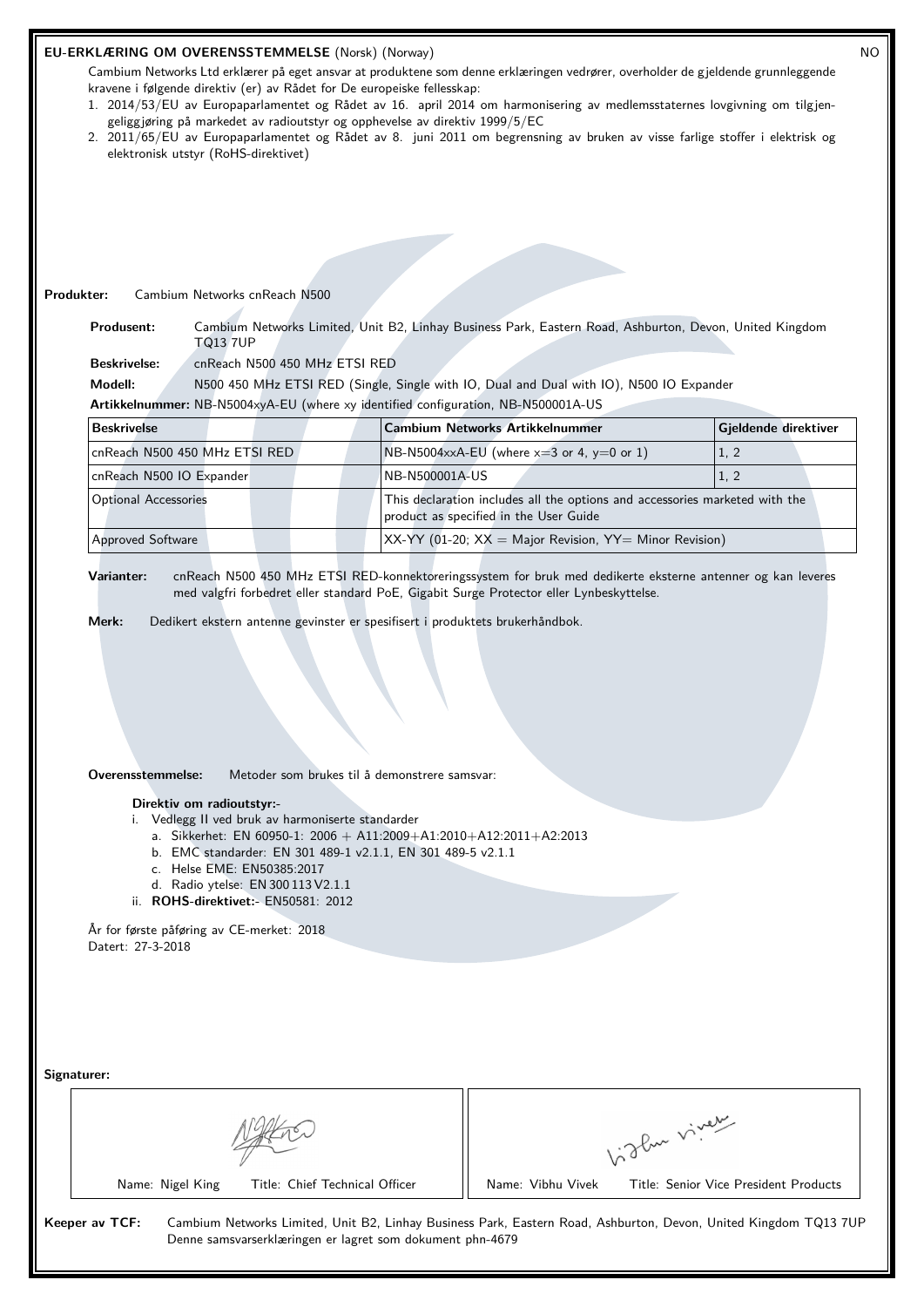## **DEKLARACJA ZGODNOŚCI UE** (Polskie) (Poland) PL

Cambium Networks Ltd oświadcza na swoją wyłączną odpowiedzialność, że produkty, do których odnosi się niniejsza deklaracja, są zgodne z mającymi zastosowanie zasadniczymi wymogami następującej dyrektywy Rady (ów) Rady Wspólnot Europejskich:

- 1. 2014/53/EU Parlamentu Europejskiego i Rady z dnia 16 kwietnia 2014 r. w sprawie harmonizacji ustawodawstw Państw Członkowskich odnoszących się do udostępniania na rynku urządzeń radiowych i uchylająca dyrektywę 1999/5/EC
- 2. 2011/65/EU Parlamentu Europejskiego i Rady z dnia 8 czerwca 2011 r. w sprawie ograniczenia stosowania niektórych niebezpiecznych substancji w sprzęcie elektrycznym i elektronicznym (dyrektywa RoHS)

#### **Produkty:** Cambium Networks cnReach N500

**Producent:** Cambium Networks Limited, Unit B2, Linhay Business Park, Eastern Road, Ashburton, Devon, United Kingdom TQ13 7UP

**Opis:** cnReach N500 450 MHz ETSI RED

**Model:** N500 450 MHz ETSI RED (Single, Single with IO, Dual and Dual with IO), N500 IO Expander

**Numer części:** NB-N5004xyA-EU (where xy identified configuration, NB-N500001A-US

| Opis                          | Cambium Networks Numer części                                                                                         | Odpowiednie<br>dyrektywy |
|-------------------------------|-----------------------------------------------------------------------------------------------------------------------|--------------------------|
| cnReach N500 450 MHz ETSI RED | $N\text{B-N5004} \times A$ -EU (where $x=3$ or 4, $y=0$ or 1)                                                         | 1, 2                     |
| cnReach N500 IO Expander      | NB-N500001A-US                                                                                                        | 1, 2                     |
| <b>Optional Accessories</b>   | This declaration includes all the options and accessories marketed with the<br>product as specified in the User Guide |                          |
| <b>Approved Software</b>      | $XX-YY$ (01-20; $XX =$ Major Revision, $YY =$ Minor Revision)                                                         |                          |

**Warianty:** Zintegrowany system cnReach N500 450 MHz ETSI RED do użytku z dedykowanymi antenami zewnętrznymi może być dostarczany z opcjonalnym Enhanced lub Standard PoE, Gigabit Surge Protector lub Lightning Protection.

**Uwaga:** Dedykowane zyski anteny zewnętrznej są określone w podręczniku użytkownika produktu.

# **Zgodność:** Metody stosowane do wykazania zgodności:

#### **Dyrektywa w sprawie urządzeń radiowych:-**

- i. Załącznik II wykorzystujący zharmonizowane normy
	- a. Bezpieczeństwo: EN 60950-1: 2006 + A11:2009+A1:2010+A12:2011+A2:2013
	- b. Standardy EMC: EN 301 489-1 v2.1.1, EN 301 489-5 v2.1.1
	- c. Zdrowie EME: EN50385:2017
	- d. Wydajność radiowa: EN 300 113 V2.1.1
- ii. **Dyrektywa ROHS:-** EN50581: 2012

Rok pierwszego zgłoszenia znaku CE: 2018 Przestarzały: 27-3-2018

| Podpisy:                                                                                 |                                                                                                                  |  |  |
|------------------------------------------------------------------------------------------|------------------------------------------------------------------------------------------------------------------|--|--|
|                                                                                          | of due viver                                                                                                     |  |  |
| Title: Chief Technical Officer<br>Name: Nigel King                                       | Title: Senior Vice President Products<br>Name: Vibhu Vivek                                                       |  |  |
| Opiekun TCF:<br>Niniejsza Deklaracja zgodności jest przechowywana jako dokument phn-4679 | Cambium Networks Limited, Unit B2, Linhay Business Park, Eastern Road, Ashburton, Devon, United Kingdom TQ13 7UP |  |  |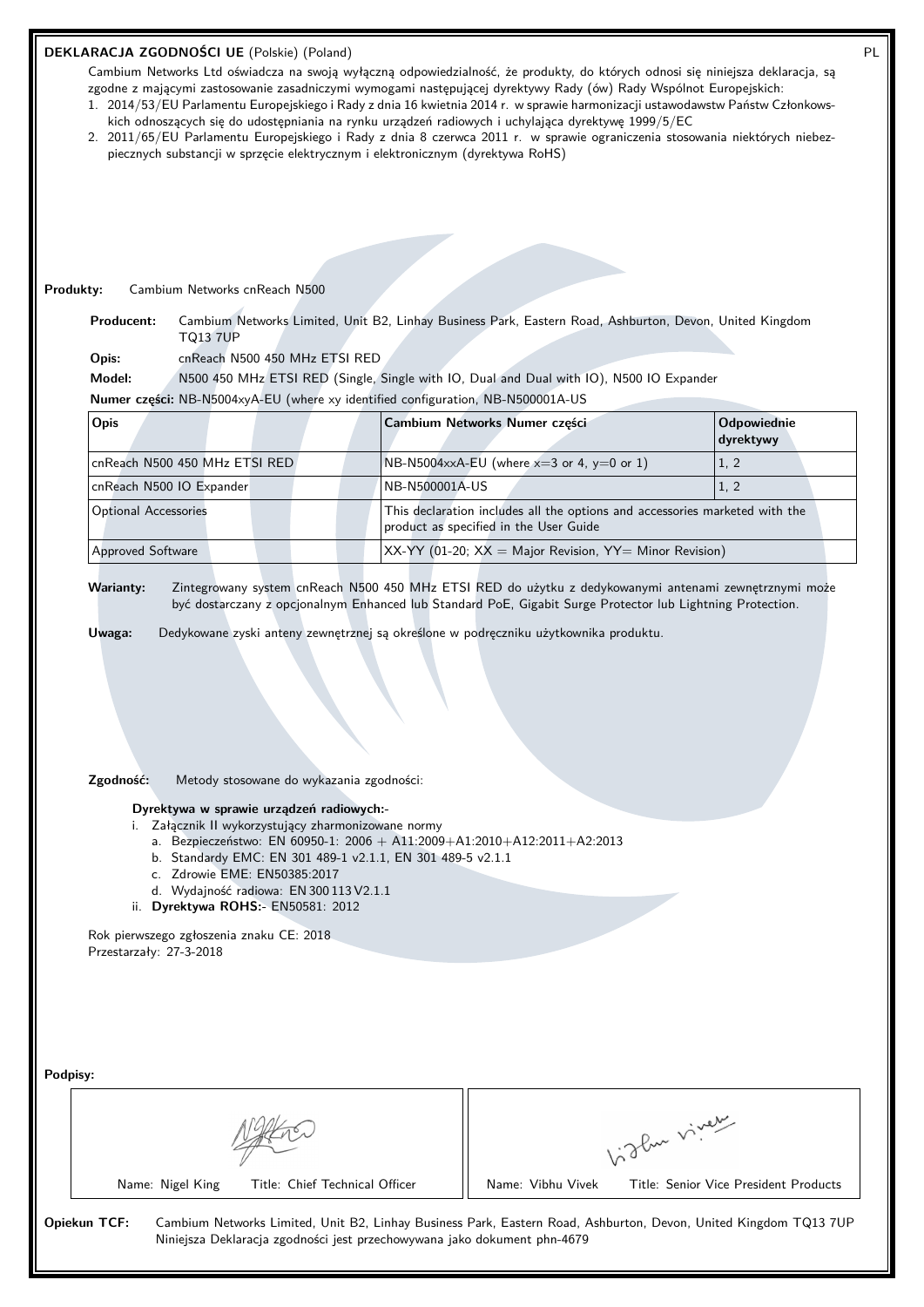## **DECLARAÇÃO DE CONFORMIDADE DA UE** (Português) (Portugal) PT

Cambium Networks Ltd declara, sob a sua única e inteira responsabilidade, que os produtos a que esta declaração se refere estão em conformidade com os requisitos essenciais aplicáveis da (s) seguinte (s) Directiva (s) do Conselho das Comunidades Europeias.: 1. 2014/53/EU do Parlamento Europeu e do Conselho, de 16 de abril de 2014, relativa à harmonização das legislações dos Estados-

- Membros respeitantes à disponibilização no mercado de equipamentos de rádio e que revoga a Diretiva 1999/5/EC
- 2. 2011/65/EU do Parlamento Europeu e do Conselho, de 8 de junho de 2011, relativa à restrição do uso de determinadas substâncias perigosas em equipamentos elétricos e eletrónicos (Diretiva RSP)

#### **Produtos:** Cambium Networks cnReach N500

**Fabricante:** Cambium Networks Limited, Unit B2, Linhay Business Park, Eastern Road, Ashburton, Devon, United Kingdom TQ13 7UP

**Descrição:** cnReach N500 450 MHz ETSI RED

**Modelo:** N500 450 MHz ETSI RED (Single, Single with IO, Dual and Dual with IO), N500 IO Expander

**Números de peça:** NB-N5004xyA-EU (where xy identified configuration, NB-N500001A-US

| Descricão                     | Cambium Networks Números de peça                                                                                      | Diretrizes Aplicáveis |
|-------------------------------|-----------------------------------------------------------------------------------------------------------------------|-----------------------|
| cnReach N500 450 MHz ETSI RED | $N B-N5004$ xxA-EU (where x=3 or 4, y=0 or 1)                                                                         | 1, 2                  |
| cnReach N500 IO Expander      | NB-N500001A-US                                                                                                        |                       |
| <b>Optional Accessories</b>   | This declaration includes all the options and accessories marketed with the<br>product as specified in the User Guide |                       |
| <b>Approved Software</b>      | $XX-YY$ (01-20; $XX =$ Major Revision, $YY =$ Minor Revision)                                                         |                       |

**Variantes:** O sistema conectorizado cnReach N500 450 MHz ETSI RED para uso com antenas externas dedicadas e pode ser fornecido opcionalmente com Enhanced ou Standard PoE, Protetor Contra Surtos Gigabit ou Proteção Contra Raios.

**Nota:** Os ganhos de antena externa dedicada são especificados no Guia do usuário do produto.

**Conformidade:** Métodos usados para demonstrar conformidade:

**Diretiva de equipamentos de rádio:-**

i. Anexo II, utilizando normas harmonizadas

- a. Segurança: EN 60950-1: 2006 + A11:2009+A1:2010+A12:2011+A2:2013
- b. Padrões EMC: EN 301 489-1 v2.1.1, EN 301 489-5 v2.1.1
- c. Saúde EME: EN50385:2017
- d. Desempenho de rádio: EN 300 113 V2.1.1
- ii. **Diretriz ROHS:-** EN50581: 2012

Ano da primeira aplicação da marca CE: 2018 Datado: 27-3-2018

| <b>Assinaturas:</b> |
|---------------------|
|---------------------|

|                                | about viver                           |
|--------------------------------|---------------------------------------|
| Title: Chief Technical Officer | Title: Senior Vice President Products |
| Name: Nigel King               | Name: Vibhu Vivek                     |

Esta Declaração de Conformidade é armazenada como documento phn-4679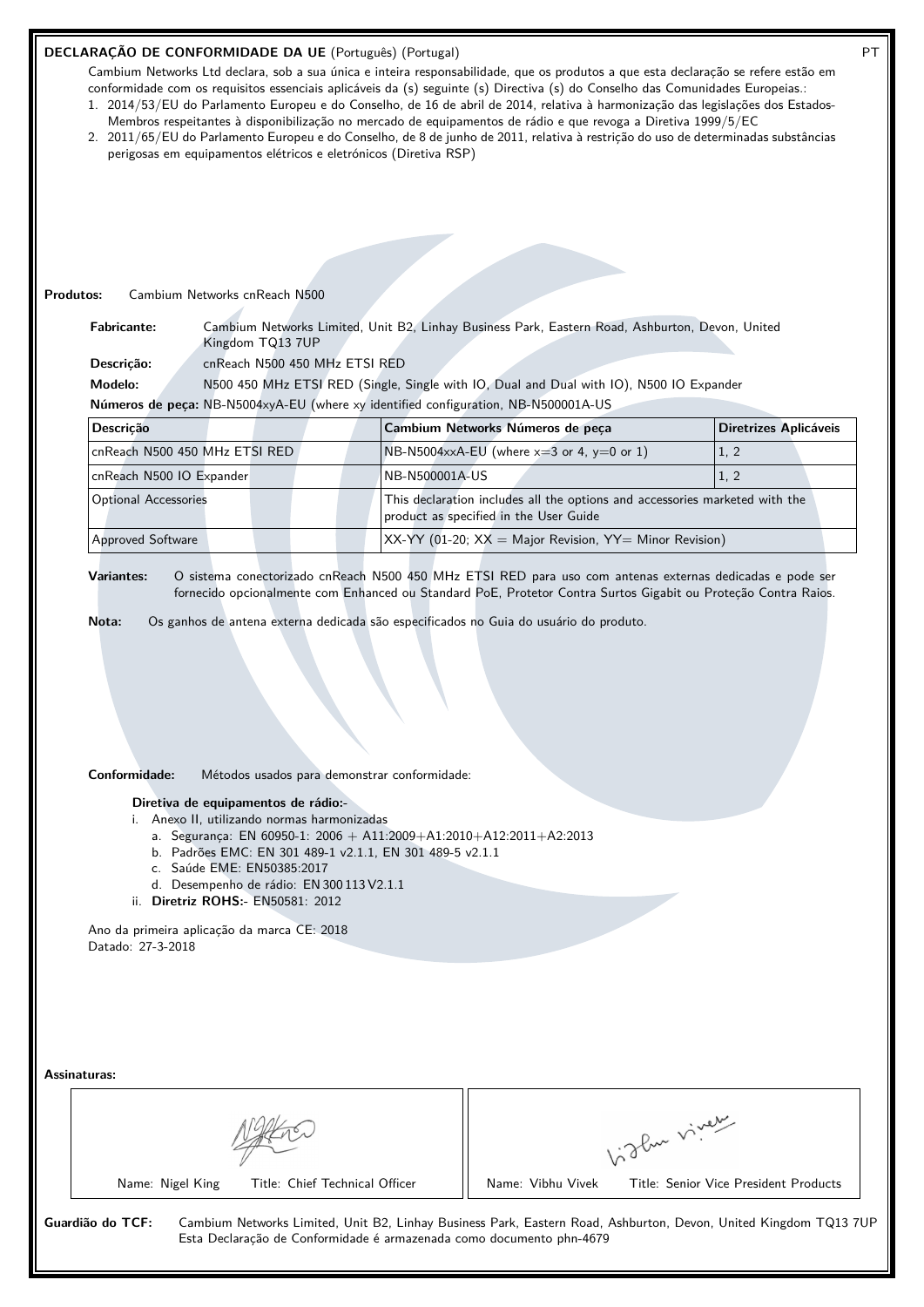#### **DECLARAȚIA DE CONFORMITATE A UE** (Română) (Romania) RO

Cambium Networks Ltd declară pe răspunderea sa exclusivă că produsele la care se referă această declarație sunt conforme cu cerințele esențiale aplicabile din următoarea directivă (directive) a Consiliului Comunităților Europene:

- 1. 2014/53/EU al Parlamentului European și al Consiliului din 16 aprilie 2014 privind armonizarea legislațiilor statelor membre referitoare la punerea la dispoziție pe piață a echipamentelor radio și de abrogare a Directivei 1999/5/EC
- 2. 2011/65/EU al Parlamentului European și al Consiliului din 8 iunie 2011 privind restricționarea utilizării anumitor substanțe periculoase în echipamentele electrice și electronice (Directiva RoHS)

#### **Produse:** Cambium Networks cnReach N500

**Producător:** Cambium Networks Limited, Unit B2, Linhay Business Park, Eastern Road, Ashburton, Devon, United Kingdom TQ13 7UP

**Descriere:** cnReach N500 450 MHz ETSI RED

**Model:** N500 450 MHz ETSI RED (Single, Single with IO, Dual and Dual with IO), N500 IO Expander

**Numere de numere:** NB-N5004xyA-EU (where xy identified configuration, NB-N500001A-US

| <b>Descriere</b>              | Cambium Networks Numere de numere                                                                                     | Directivele aplicabile |
|-------------------------------|-----------------------------------------------------------------------------------------------------------------------|------------------------|
| cnReach N500 450 MHz ETSI RED | $N_{\text{B-N5004xx}}$ A-EU (where $x=3$ or 4, y=0 or 1)                                                              | 1, 2                   |
| cnReach N500 IO Expander      | NB-N500001A-US                                                                                                        | 1, 2                   |
| <b>Optional Accessories</b>   | This declaration includes all the options and accessories marketed with the<br>product as specified in the User Guide |                        |
| <b>Approved Software</b>      | $XX-YY$ (01-20; $XX =$ Major Revision, $YY =$ Minor Revision)                                                         |                        |

**Variante:** Sistemul de conectare cnReach N500 450 MHz ETSI RED pentru utilizarea cu antene externe dedicate și poate fi furnizat cu opțional EnExtended sau standard PoE, Gigabit Surge Protector sau Lightning Protection.

**Notă:** Creșterea antrenării externe dedicate este specificată în Ghidul utilizatorului produsului.

#### **Conformitate:** Metode utilizate pentru demonstrarea conformității:

#### **Directiva privind echipamentele radio:-**

- i. Anexa II, utilizând standarde armonizate
	- a. Siguranță: EN 60950-1: 2006 + A11:2009+A1:2010+A12:2011+A2:2013
	- b. Standardele EMC: EN 301 489-1 v2.1.1, EN 301 489-5 v2.1.1
	- c. Sănătate EME: EN50385:2017
	- d. Performanță radio: EN 300 113 V2.1.1
- ii. **Directiva ROHS:-** EN50581: 2012

Anul primei aplicări a mărcii CE: 2018 Datat: 27-3-2018

| Semnături:                   |     |                                                                      |                   |                                                                                                              |
|------------------------------|-----|----------------------------------------------------------------------|-------------------|--------------------------------------------------------------------------------------------------------------|
|                              |     |                                                                      |                   | of due viver                                                                                                 |
| Name: Nigel King             |     | Title: Chief Technical Officer                                       | Name: Vibhu Vivek | Title: Senior Vice President Products                                                                        |
| <b>Administrator al TCF:</b> | 7UP | Această Declaratie de Conformitate este stocată ca document phn-4679 |                   | Cambium Networks Limited, Unit B2, Linhay Business Park, Eastern Road, Ashburton, Devon, United Kingdom TQ13 |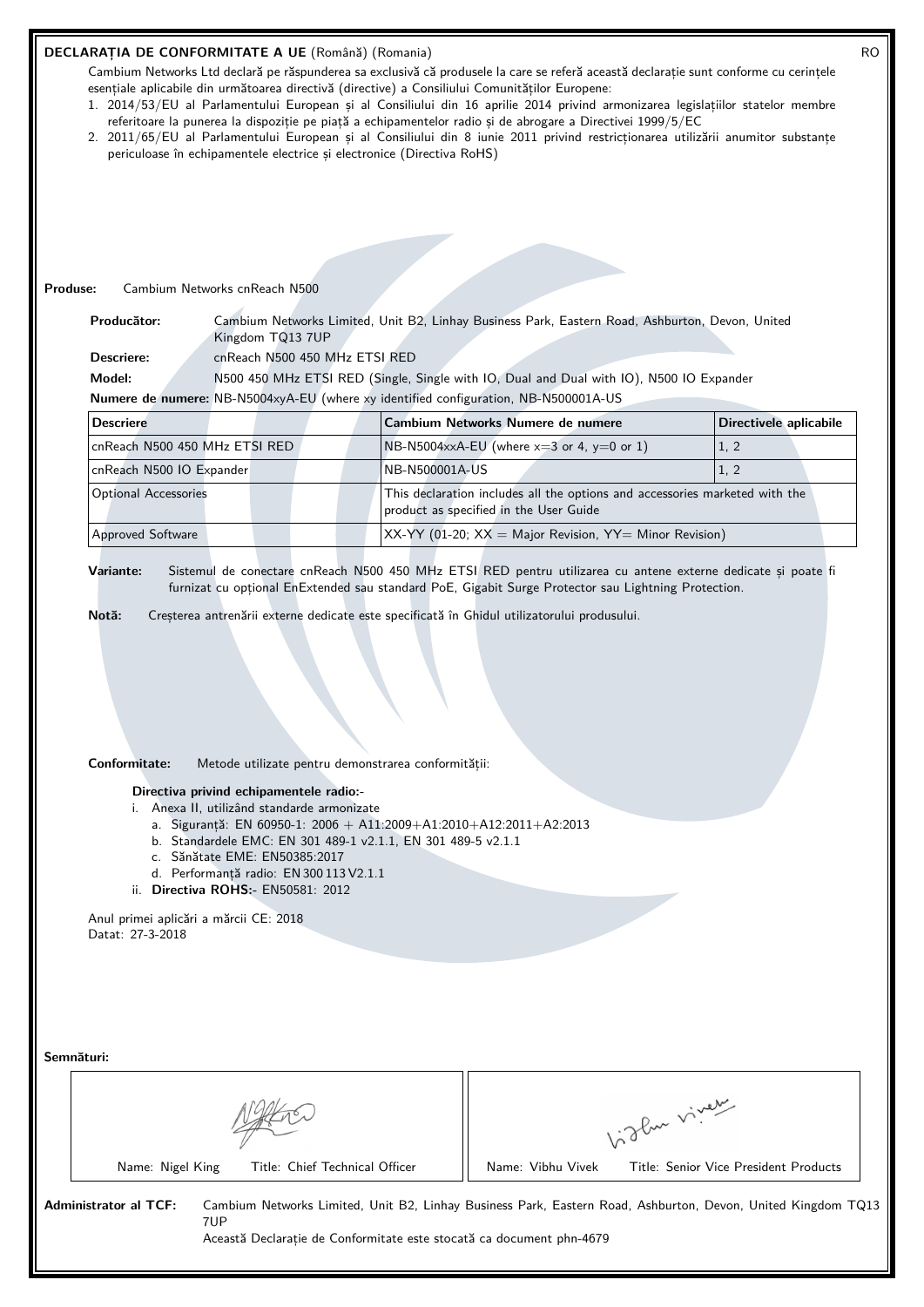| EÚ VYHLÁSENIE O ZHODE (Slovenský) (Slovakia)<br>Cambium Networks Ltd vyhlasuje na svoju vlastnú zodpovednosť, že výrobky, na ktoré sa vzťahuje toto vyhlásenie, sú v súlade s<br>platnými základnými požiadavkami nasledujúcej smernice (-ov) Rady Európskych spoločenstiev:<br>1. 2014/53/EU Európskeho parlamentu a Rady zo 16. apríla 2014 o zosúladení právnych predpisov členských štátov týkajúcich sa |                                        |                                                                                                        |                                                                                                                                                                                                             |                                                      |      |                       |
|--------------------------------------------------------------------------------------------------------------------------------------------------------------------------------------------------------------------------------------------------------------------------------------------------------------------------------------------------------------------------------------------------------------|----------------------------------------|--------------------------------------------------------------------------------------------------------|-------------------------------------------------------------------------------------------------------------------------------------------------------------------------------------------------------------|------------------------------------------------------|------|-----------------------|
| 2. 2011/65/EU Európskeho parlamentu a Rady z 8. júna 2011 o obmedzení používania určitých nebezpečných látok v elektrických<br>a elektronických zariadeniach (smernica o ONL)                                                                                                                                                                                                                                |                                        |                                                                                                        | sprístupnenia rádiových zariadení na trhu a o zrušení smernice Európskeho parlamentu a Rady 1999/5/EC                                                                                                       |                                                      |      |                       |
|                                                                                                                                                                                                                                                                                                                                                                                                              |                                        |                                                                                                        |                                                                                                                                                                                                             |                                                      |      |                       |
|                                                                                                                                                                                                                                                                                                                                                                                                              |                                        |                                                                                                        |                                                                                                                                                                                                             |                                                      |      |                       |
|                                                                                                                                                                                                                                                                                                                                                                                                              |                                        |                                                                                                        |                                                                                                                                                                                                             |                                                      |      |                       |
|                                                                                                                                                                                                                                                                                                                                                                                                              |                                        |                                                                                                        |                                                                                                                                                                                                             |                                                      |      |                       |
| Produkty:<br>Cambium Networks cnReach N500                                                                                                                                                                                                                                                                                                                                                                   |                                        |                                                                                                        |                                                                                                                                                                                                             |                                                      |      |                       |
| Výrobca:<br>7UP                                                                                                                                                                                                                                                                                                                                                                                              |                                        |                                                                                                        | Cambium Networks Limited, Unit B2, Linhay Business Park, Eastern Road, Ashburton, Devon, United Kingdom TQ13                                                                                                |                                                      |      |                       |
| Popis:                                                                                                                                                                                                                                                                                                                                                                                                       | cnReach N500 450 MHz ETSI RED          |                                                                                                        |                                                                                                                                                                                                             |                                                      |      |                       |
| Model:                                                                                                                                                                                                                                                                                                                                                                                                       |                                        |                                                                                                        | N500 450 MHz ETSI RED (Single, Single with IO, Dual and Dual with IO), N500 IO Expander                                                                                                                     |                                                      |      |                       |
| Čísla častí: NB-N5004xyA-EU (where xy identified configuration, NB-N500001A-US                                                                                                                                                                                                                                                                                                                               |                                        |                                                                                                        |                                                                                                                                                                                                             |                                                      |      |                       |
| <b>Popis</b>                                                                                                                                                                                                                                                                                                                                                                                                 |                                        | Cambium Networks Čísla častí                                                                           |                                                                                                                                                                                                             |                                                      |      | Uplatniteľné smernice |
| cnReach N500 450 MHz ETSI RED                                                                                                                                                                                                                                                                                                                                                                                |                                        |                                                                                                        | NB-N5004xxA-EU (where $x=3$ or 4, $y=0$ or 1)                                                                                                                                                               |                                                      | 1, 2 |                       |
| cnReach N500 IO Expander                                                                                                                                                                                                                                                                                                                                                                                     |                                        | NB-N500001A-US                                                                                         |                                                                                                                                                                                                             |                                                      | 1, 2 |                       |
| <b>Optional Accessories</b>                                                                                                                                                                                                                                                                                                                                                                                  |                                        |                                                                                                        | This declaration includes all the options and accessories marketed with the<br>product as specified in the User Guide                                                                                       |                                                      |      |                       |
| <b>Approved Software</b>                                                                                                                                                                                                                                                                                                                                                                                     |                                        |                                                                                                        | $XX-YY$ (01-20; $XX =$ Major Revision, $YY =$ Minor Revision)                                                                                                                                               |                                                      |      |                       |
| ochranou.<br>Poznámka:                                                                                                                                                                                                                                                                                                                                                                                       |                                        | Komunikačný systém CnReach N500 450 MHz ETSI RED pre použitie so špeciálnymi externými anténami a môže | byť dodávaný s voliteľným rozšíreným alebo štandardným PoE, gigabitovým prepäťovým chráničom alebo bleskovou<br>Creșterea antrenării externe dedicate este specificată în Ghidul utilizatorului produsului. |                                                      |      |                       |
| Zhoda:                                                                                                                                                                                                                                                                                                                                                                                                       | Metódy používané na preukázanie zhody: |                                                                                                        |                                                                                                                                                                                                             |                                                      |      |                       |
| Smernica o rádiovom zariadení:-<br>i. V prílohe II s použitím harmonizovaných noriem<br>c. Zdravie EME: EN50385:2017<br>d. Rádiový výkon: EN 300 113 V2.1.1<br>ii. Smernica ROHS:- EN50581: 2012                                                                                                                                                                                                             |                                        | b. Normy EMC: EN 301 489-1 v2.1.1, EN 301 489-5 v2.1.1                                                 | a. bezpečnosť: EN 60950-1: 2006 + A11:2009+A1:2010+A12:2011+A2:2013                                                                                                                                         |                                                      |      |                       |
| Rok prvého uplatnenia značky CE: 2018<br>Datovaný: 27-3-2018                                                                                                                                                                                                                                                                                                                                                 |                                        |                                                                                                        |                                                                                                                                                                                                             |                                                      |      |                       |
|                                                                                                                                                                                                                                                                                                                                                                                                              |                                        |                                                                                                        |                                                                                                                                                                                                             |                                                      |      |                       |
|                                                                                                                                                                                                                                                                                                                                                                                                              |                                        |                                                                                                        |                                                                                                                                                                                                             |                                                      |      |                       |
| Podpisy:                                                                                                                                                                                                                                                                                                                                                                                                     |                                        |                                                                                                        |                                                                                                                                                                                                             |                                                      |      |                       |
|                                                                                                                                                                                                                                                                                                                                                                                                              |                                        |                                                                                                        |                                                                                                                                                                                                             |                                                      |      |                       |
| Name: Nigel King                                                                                                                                                                                                                                                                                                                                                                                             | Title: Chief Technical Officer         |                                                                                                        | Name: Vibhu Vivek                                                                                                                                                                                           | Light vivey<br>Title: Senior Vice President Products |      |                       |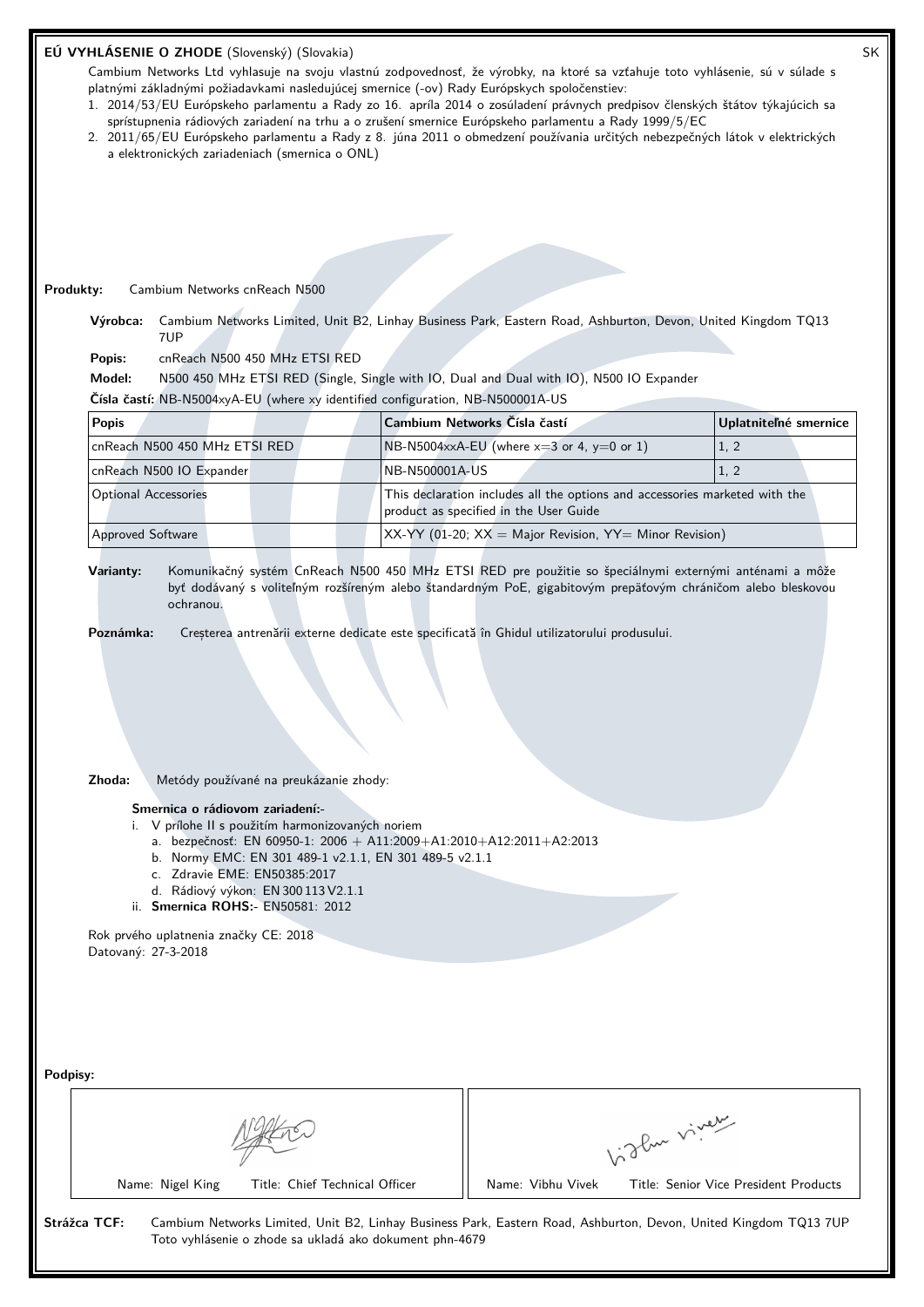|                                       | opreme na trg in o razveljavitvi Direktive 1999/5/EC<br>elektronski opremi (direktiva RoHS)                                                                                                                                                                                                                                                                                                                                                                                                                                                            | EÚ VYHLÁSENIE O ZHODE (Slovenija) (Slovenia)<br>bistvenimi zahtevami naslednje direktive (direktiv) Sveta Evrope: | Cambium Networks Ltd s svojo izključno odgovornostjo izjavlja, da so proizvodi, na katere se nanaša ta izjava, v skladu z veljavnimi<br>1. 2014/53/EU Evropskega parlamenta in Sveta z dne 16. aprila 2014 o usklajevanju zakonodaje držav članic o dajanju radijske<br>2. 2011/65/EU Evropskega parlamenta in Sveta z dne 8. junija 2011 o omejevanju uporabe nekaterih nevarnih snovi v električni in |  |                            |  |  |
|---------------------------------------|--------------------------------------------------------------------------------------------------------------------------------------------------------------------------------------------------------------------------------------------------------------------------------------------------------------------------------------------------------------------------------------------------------------------------------------------------------------------------------------------------------------------------------------------------------|-------------------------------------------------------------------------------------------------------------------|---------------------------------------------------------------------------------------------------------------------------------------------------------------------------------------------------------------------------------------------------------------------------------------------------------------------------------------------------------------------------------------------------------|--|----------------------------|--|--|
|                                       |                                                                                                                                                                                                                                                                                                                                                                                                                                                                                                                                                        |                                                                                                                   |                                                                                                                                                                                                                                                                                                                                                                                                         |  |                            |  |  |
|                                       |                                                                                                                                                                                                                                                                                                                                                                                                                                                                                                                                                        |                                                                                                                   |                                                                                                                                                                                                                                                                                                                                                                                                         |  |                            |  |  |
|                                       |                                                                                                                                                                                                                                                                                                                                                                                                                                                                                                                                                        |                                                                                                                   |                                                                                                                                                                                                                                                                                                                                                                                                         |  |                            |  |  |
| Izdelki:                              | Cambium Networks cnReach N500                                                                                                                                                                                                                                                                                                                                                                                                                                                                                                                          |                                                                                                                   |                                                                                                                                                                                                                                                                                                                                                                                                         |  |                            |  |  |
| Proizvajalec:                         | <b>TQ13 7UP</b>                                                                                                                                                                                                                                                                                                                                                                                                                                                                                                                                        |                                                                                                                   | Cambium Networks Limited, Unit B2, Linhay Business Park, Eastern Road, Ashburton, Devon, United Kingdom                                                                                                                                                                                                                                                                                                 |  |                            |  |  |
| Opis:                                 | cnReach N500 450 MHz ETSI RED                                                                                                                                                                                                                                                                                                                                                                                                                                                                                                                          |                                                                                                                   |                                                                                                                                                                                                                                                                                                                                                                                                         |  |                            |  |  |
| Model:                                |                                                                                                                                                                                                                                                                                                                                                                                                                                                                                                                                                        |                                                                                                                   | N500 450 MHz ETSI RED (Single, Single with IO, Dual and Dual with IO), N500 IO Expander                                                                                                                                                                                                                                                                                                                 |  |                            |  |  |
|                                       |                                                                                                                                                                                                                                                                                                                                                                                                                                                                                                                                                        | Številke delov: NB-N5004xyA-EU (where xy identified configuration, NB-N500001A-US                                 | Cambium Networks Številke delov                                                                                                                                                                                                                                                                                                                                                                         |  |                            |  |  |
| Opis<br>cnReach N500 450 MHz ETSI RED |                                                                                                                                                                                                                                                                                                                                                                                                                                                                                                                                                        |                                                                                                                   | NB-N5004xxA-EU (where $x=3$ or 4, $y=0$ or 1)                                                                                                                                                                                                                                                                                                                                                           |  | Veljavne direktive<br>1, 2 |  |  |
| cnReach N500 IO Expander              |                                                                                                                                                                                                                                                                                                                                                                                                                                                                                                                                                        | NB-N500001A-US                                                                                                    |                                                                                                                                                                                                                                                                                                                                                                                                         |  | 1, 2                       |  |  |
| <b>Optional Accessories</b>           |                                                                                                                                                                                                                                                                                                                                                                                                                                                                                                                                                        |                                                                                                                   | This declaration includes all the options and accessories marketed with the<br>product as specified in the User Guide                                                                                                                                                                                                                                                                                   |  |                            |  |  |
| Approved Software                     |                                                                                                                                                                                                                                                                                                                                                                                                                                                                                                                                                        |                                                                                                                   | $XX-YY$ (01-20; $XX =$ Major Revision, $YY =$ Minor Revision)                                                                                                                                                                                                                                                                                                                                           |  |                            |  |  |
|                                       | Namenske zunanje antene so določene v uporabniškem priročniku za izdelek.<br>Opomba:<br>Skladnost:<br>Metode, uporabljene za dokazovanje skladnosti:<br>Direktiva o radijski opremi:-<br>i. Priloga II z uporabo usklajenih standardov<br>a. Varnost: EN 60950-1: 2006 + A11:2009+A1:2010+A12:2011+A2:2013<br>b. EMC standardi: EN 301 489-1 v2.1.1, EN 301 489-5 v2.1.1<br>c. Zdravje EME: EN50385:2017<br>d. Radijska zmogljivost: EN 300 113 V2.1.1<br>ii. ROHS direktiva: - EN50581: 2012<br>Leto prve prijave oznake CE: 2018<br>Dated: 27-3-2018 |                                                                                                                   |                                                                                                                                                                                                                                                                                                                                                                                                         |  |                            |  |  |
|                                       |                                                                                                                                                                                                                                                                                                                                                                                                                                                                                                                                                        |                                                                                                                   |                                                                                                                                                                                                                                                                                                                                                                                                         |  |                            |  |  |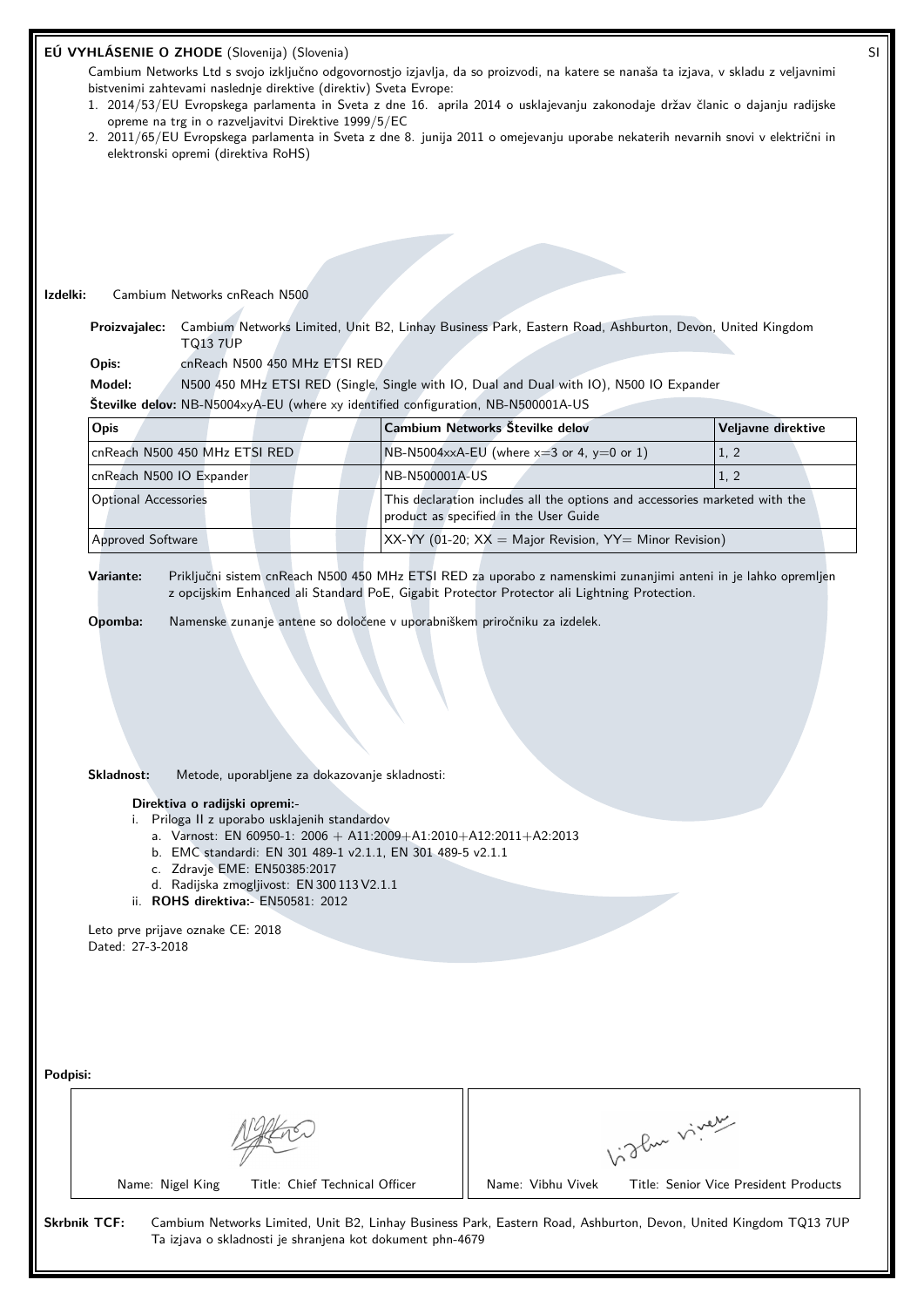|         | Directiva 1999/5/EC                                                                                                                                                                                                                                                                                         | DECLARACIÓN DE CONFORMIDAD DE LA UE (Español) (Spain)<br>peligrosas en aparatos eléctricos y electrónicos (Directiva RoHS)                                                                                                                                                                                                                                                                                                                      |                | ajustan a los requisitos esenciales aplicables de la (s) siguiente (s) Directiva (s) del Consejo de las Comunidades Europeas: | Cambium Networks Ltd declara bajo su exclusiva responsabilidad que los productos a los que se refiere la presente declaración se<br>1. 2014/53/EU del Parlamento Europeo y del Consejo, de 16 de abril de 2014, sobre la armonización de las legislaciones de los<br>Estados miembros sobre la puesta a disposición en el mercado de los equipos de radiocomunicaciones y por la que se deroga la<br>2. 2011/65/EU del Parlamento Europeo y del Consejo, de 8 de junio de 2011, sobre la restricción del uso de determinadas sustancias | ES |
|---------|-------------------------------------------------------------------------------------------------------------------------------------------------------------------------------------------------------------------------------------------------------------------------------------------------------------|-------------------------------------------------------------------------------------------------------------------------------------------------------------------------------------------------------------------------------------------------------------------------------------------------------------------------------------------------------------------------------------------------------------------------------------------------|----------------|-------------------------------------------------------------------------------------------------------------------------------|-----------------------------------------------------------------------------------------------------------------------------------------------------------------------------------------------------------------------------------------------------------------------------------------------------------------------------------------------------------------------------------------------------------------------------------------------------------------------------------------------------------------------------------------|----|
|         |                                                                                                                                                                                                                                                                                                             |                                                                                                                                                                                                                                                                                                                                                                                                                                                 |                |                                                                                                                               |                                                                                                                                                                                                                                                                                                                                                                                                                                                                                                                                         |    |
|         | <b>Productos:</b><br>Cambium Networks cnReach N500<br>Cambium Networks Limited, Unit B2, Linhay Business Park, Eastern Road, Ashburton, Devon, United<br><b>Fabricante:</b>                                                                                                                                 |                                                                                                                                                                                                                                                                                                                                                                                                                                                 |                |                                                                                                                               |                                                                                                                                                                                                                                                                                                                                                                                                                                                                                                                                         |    |
|         | Descripción:                                                                                                                                                                                                                                                                                                | Kingdom TQ13 7UP<br>cnReach N500 450 MHz ETSI RED                                                                                                                                                                                                                                                                                                                                                                                               |                |                                                                                                                               |                                                                                                                                                                                                                                                                                                                                                                                                                                                                                                                                         |    |
|         | Modelo:                                                                                                                                                                                                                                                                                                     |                                                                                                                                                                                                                                                                                                                                                                                                                                                 |                | N500 450 MHz ETSI RED (Single, Single with IO, Dual and Dual with IO), N500 IO Expander                                       |                                                                                                                                                                                                                                                                                                                                                                                                                                                                                                                                         |    |
|         |                                                                                                                                                                                                                                                                                                             | Números de parte: NB-N5004xyA-EU (where xy identified configuration, NB-N500001A-US                                                                                                                                                                                                                                                                                                                                                             |                |                                                                                                                               |                                                                                                                                                                                                                                                                                                                                                                                                                                                                                                                                         |    |
|         | <b>Descripción</b>                                                                                                                                                                                                                                                                                          |                                                                                                                                                                                                                                                                                                                                                                                                                                                 |                | Cambium Networks Números de parte                                                                                             | <b>Directivas aplicables</b>                                                                                                                                                                                                                                                                                                                                                                                                                                                                                                            |    |
|         |                                                                                                                                                                                                                                                                                                             |                                                                                                                                                                                                                                                                                                                                                                                                                                                 |                |                                                                                                                               |                                                                                                                                                                                                                                                                                                                                                                                                                                                                                                                                         |    |
|         | cnReach N500 450 MHz ETSI RED                                                                                                                                                                                                                                                                               |                                                                                                                                                                                                                                                                                                                                                                                                                                                 |                | NB-N5004xxA-EU (where $x=3$ or 4, $y=0$ or 1)                                                                                 | 1, 2                                                                                                                                                                                                                                                                                                                                                                                                                                                                                                                                    |    |
|         | cnReach N500 IO Expander                                                                                                                                                                                                                                                                                    |                                                                                                                                                                                                                                                                                                                                                                                                                                                 | NB-N500001A-US |                                                                                                                               | 1, 2                                                                                                                                                                                                                                                                                                                                                                                                                                                                                                                                    |    |
|         | <b>Optional Accessories</b>                                                                                                                                                                                                                                                                                 |                                                                                                                                                                                                                                                                                                                                                                                                                                                 |                | This declaration includes all the options and accessories marketed with the<br>product as specified in the User Guide         |                                                                                                                                                                                                                                                                                                                                                                                                                                                                                                                                         |    |
|         | Approved Software                                                                                                                                                                                                                                                                                           |                                                                                                                                                                                                                                                                                                                                                                                                                                                 |                | $XX-YY$ (01-20; $XX =$ Major Revision, $YY =$ Minor Revision)                                                                 |                                                                                                                                                                                                                                                                                                                                                                                                                                                                                                                                         |    |
|         | Nota:<br>Conformidad:<br>Anticuado: 27-3-2018                                                                                                                                                                                                                                                               | Métodos utilizados para demostrar la conformidad:<br>Directiva de equipos de radio:-<br>i. Anexo II utilizando normas armonizadas<br>a. La seguridad: EN 60950-1: 2006 + A11:2009+A1:2010+A12:2011+A2:2013<br>b. Estándares de EMC: EN 301 489-1 v2.1.1, EN 301 489-5 v2.1.1<br>c. Salud: EN50385:2017<br>d. Rendimiento de radio: EN 300 113 V2.1.1<br>ii. Directiva ROHS:- EN50581: 2012<br>Año de la primera aplicación de la marca CE: 2018 |                | Las ganancias de Antena Externa Dedicada se especifican en la Guía del Usuario del producto.                                  |                                                                                                                                                                                                                                                                                                                                                                                                                                                                                                                                         |    |
| Firmas: |                                                                                                                                                                                                                                                                                                             |                                                                                                                                                                                                                                                                                                                                                                                                                                                 |                | Name: Vibhu Vivek                                                                                                             | Vidley vivey                                                                                                                                                                                                                                                                                                                                                                                                                                                                                                                            |    |
|         | Name: Nigel King<br>Title: Chief Technical Officer<br>Title: Senior Vice President Products<br>Guardián del TCF:<br>Cambium Networks Limited, Unit B2, Linhay Business Park, Eastern Road, Ashburton, Devon, United Kingdom TQ13 7UP<br>Esta Declaración de conformidad se almacena como documento phn-4679 |                                                                                                                                                                                                                                                                                                                                                                                                                                                 |                |                                                                                                                               |                                                                                                                                                                                                                                                                                                                                                                                                                                                                                                                                         |    |